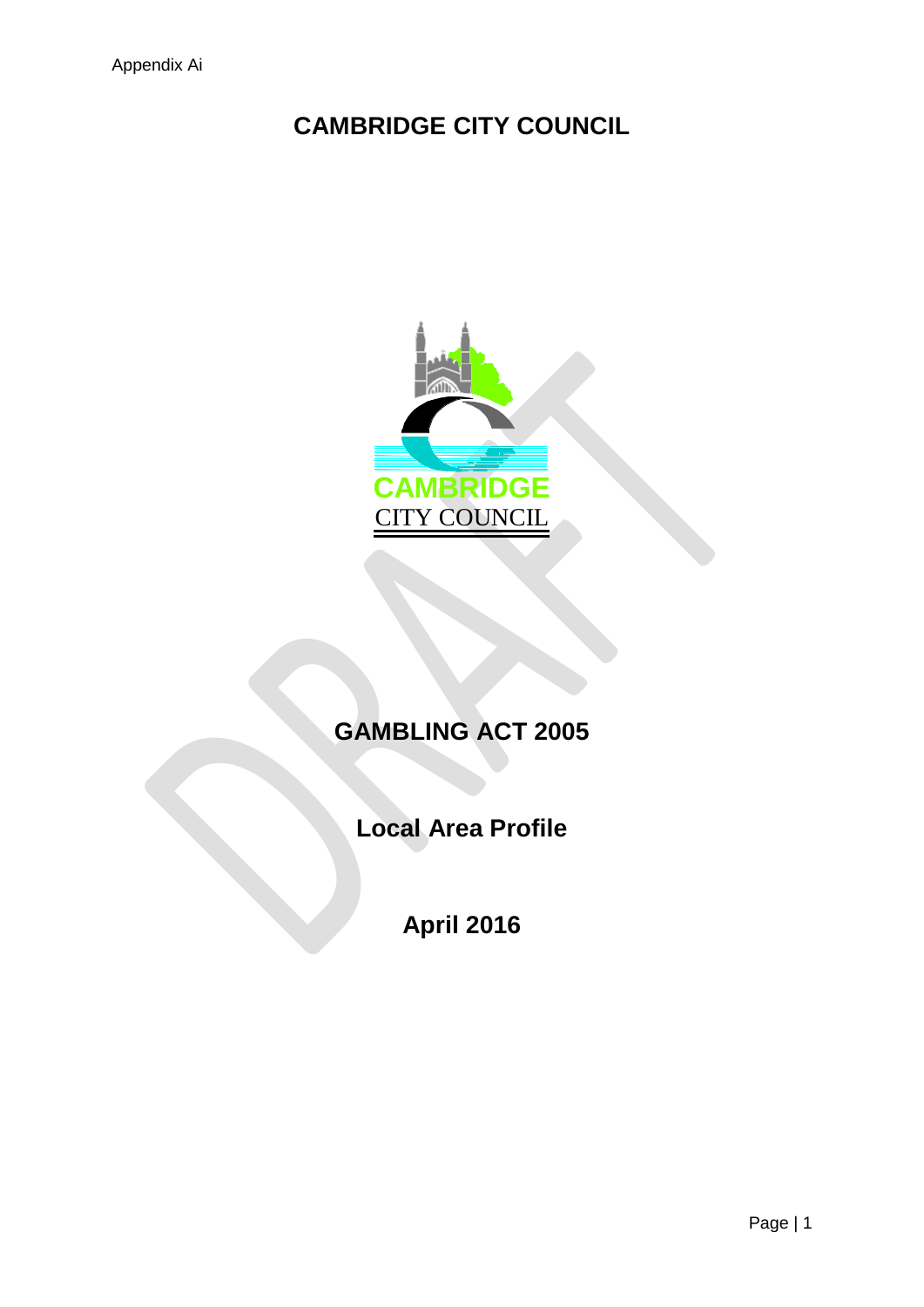## **CONTENTS**

- **1. Introduction**
- **2. Background**
- **3. Problem Gambling**
- **4. Gambling Premises**
- **5. Cambridge City**
- **6. Compilation of Local Profile**
- **7. Cambridge in Detail**
- **8. The Local Profile**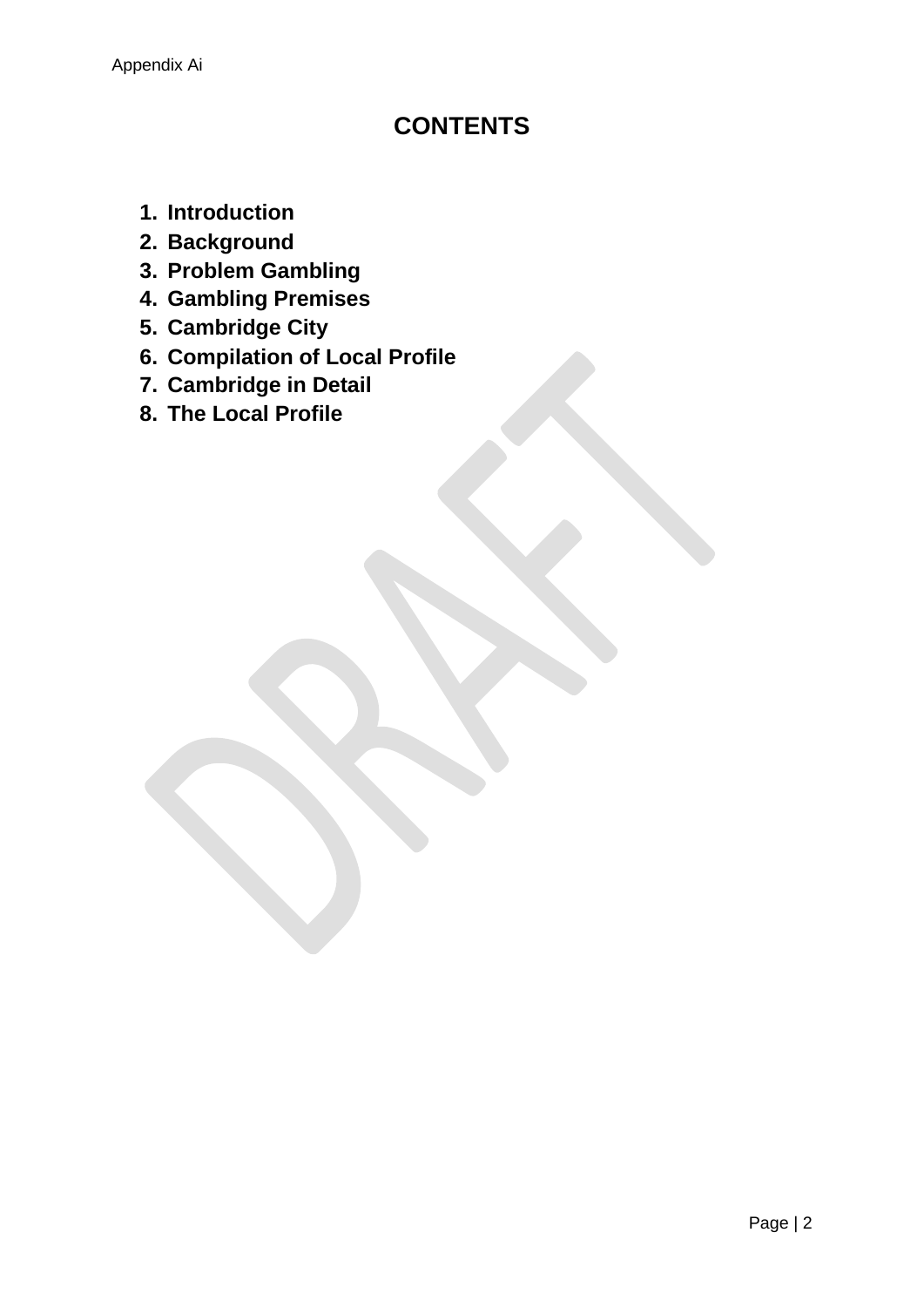## **1. Introduction**

Nationally, gambling policy and the regulatory environment overall has an increasing focus on risk. Whilst not compulsory, it is now recommended that a licensing authority creates a 'local area profile' to inform its understanding of risk and to allow appropriate decisions to be made and steps taken to mitigate these risks.

From April 2016, gambling establishment operators must undertake 'local area risk assessments' for all their premises and will be expected to give due consideration to the information available in the Council's 'local area profile'.

Although not a compulsory requirement, we have included a local area profile in the proposed Policy in order to increase awareness of local risks and improve information sharing with gambling operators. This will facilitate constructive engagement with licensees and a more coordinated response to local risks.

The local area profile will help to inform the local risk assessment process. For example, if a gambling outlet is to be located within close proximity to a school we would expect licensees to have sufficient controls in place to mitigate associated risks, e.g. implementing a robust Think 21 policy and ensuring that the premises is so designed that children cannot see gambling taking place. The Council believe that contribution to premises risk assessments and being knowledgeable and informed on the 'local area' and risks is necessary in order to provide sufficient detail within the assessment. This means that any assessments undertaken do need to have an involvement of and an understanding of the local area in which they operate and are licensed.

It is wholly anticipated that the Council's 'local area profile' will develop over time and will be influenced by information and intelligence from researchers, key partners and other stakeholders.

It is our view that the inclusion of a Local Area Profile within the Policy will bring the following benefits:

- enable us to better serve our local community, by better reflecting the community and the risks within it,
- enable us to make robust decisions, based on a clear, published set of factors and risks, which are therefore less susceptible to challenge; and
- encourage operators and applicants to take a proactive approach to risk that is likely to result in reduced compliance and enforcement action.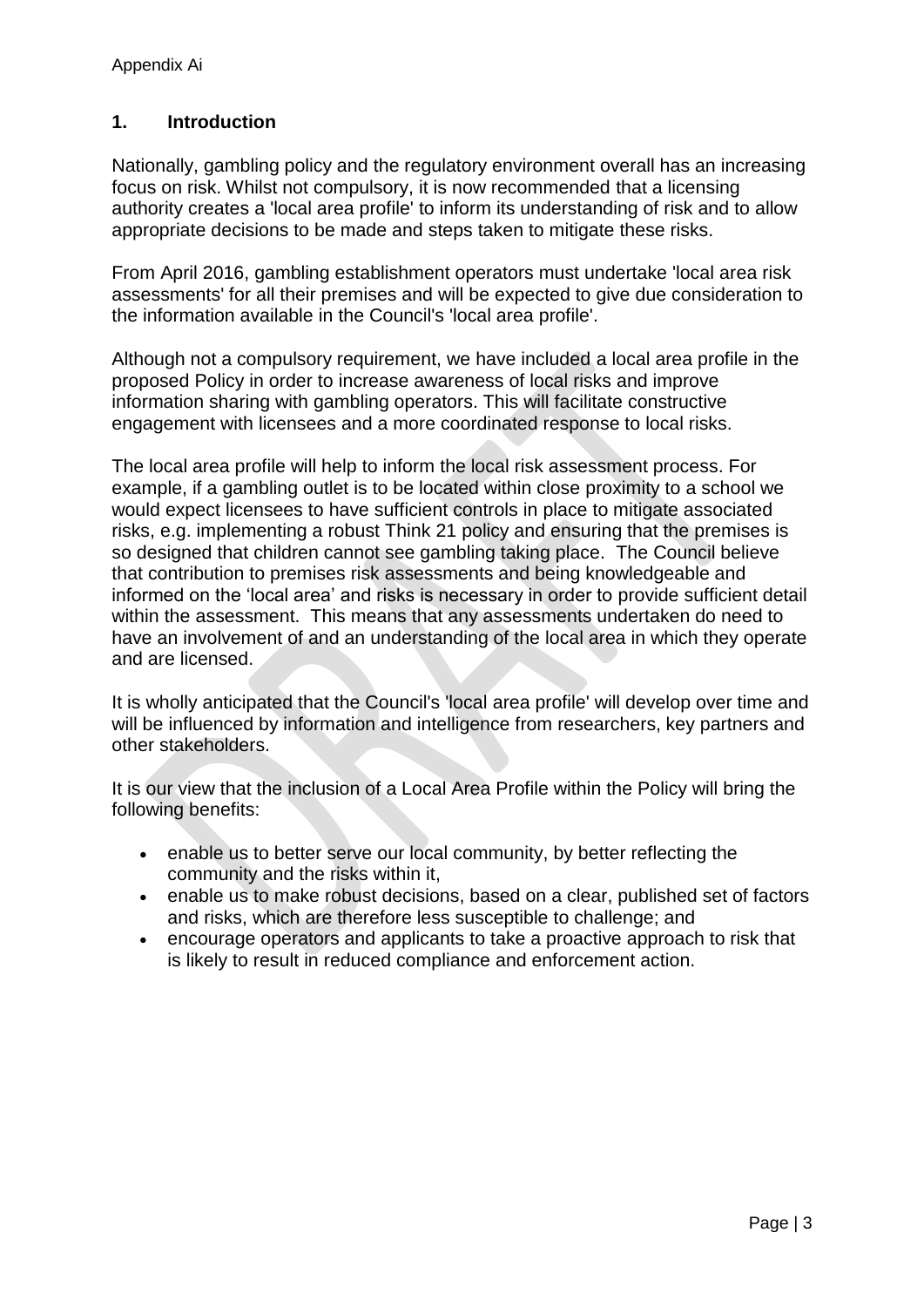## **2. Background**

The last decade has seen many changes in the British gambling landscape. The most notable changes during this period include growth in the availability of remote gambling (particularly via the internet), the introduction of fixed odds betting terminals into most bookmakers, an increase in the number of casinos, an increase in the prominence of poker (both online and offline), and the introduction of online betting exchanges.

The most severe form of gambling, pathological (or problem gambling) is recognized as a mental health disorder. Pathological gambling is currently classified as an impulse control disorder but it shares many important features with substance use disorders, especially in terms of diagnostic criteria, clinical course, and treatment.

## **Key Facts**

*All major current research has been undertaken at national level.* 

- 73% of the adult population (16+) participated in some form of gambling in the past year (2010)
- The most popular gambling activity remains the national lottery. Excluding this the rate is 59% of adults
- 14% of adults had used the internet to gamble in the past year
- **Problem gamblers are most likely to be young, male, have parents who** gambled regularly and smoke.
- Other risk factors include unemployment, poor health, those from Black Asian and Black British backgrounds and other substance misuse.

## **British Gambling Prevalence Survey (BGPS) 2010**

The BGPS 2010 is the third nationally representative survey of participation in gambling and the prevalence of problem gambling in Great Britain. It builds on the two previous surveys conducted in 1999 and 2007. The BGPS 2010 is the first survey to have been carried out since the implementation of the Gambling Act 2005 on 1 September 2007. The aims of the BGPS 2010 were to provide data on participation in all forms of gambling in Great Britain, the prevalence of problem gambling, attitudes to gambling and to explore a range of associations with gambling behaviour.

#### **Participation in Gambling Activities**

- Overall, 73% of the adult population (aged 16 and over) participated in some form of gambling in the past year. This equates to around 35.5 million adults in the UK. Applied to the estimated 16+ population of Cambridge City (93,300) in 2014 (Office of National Statistics Population Estimates), this would amount to around 68,109 people in the authority.
- The most popular gambling activity was the National Lottery. In 2010, 59% of adults had bought tickets for the National Lottery Draw.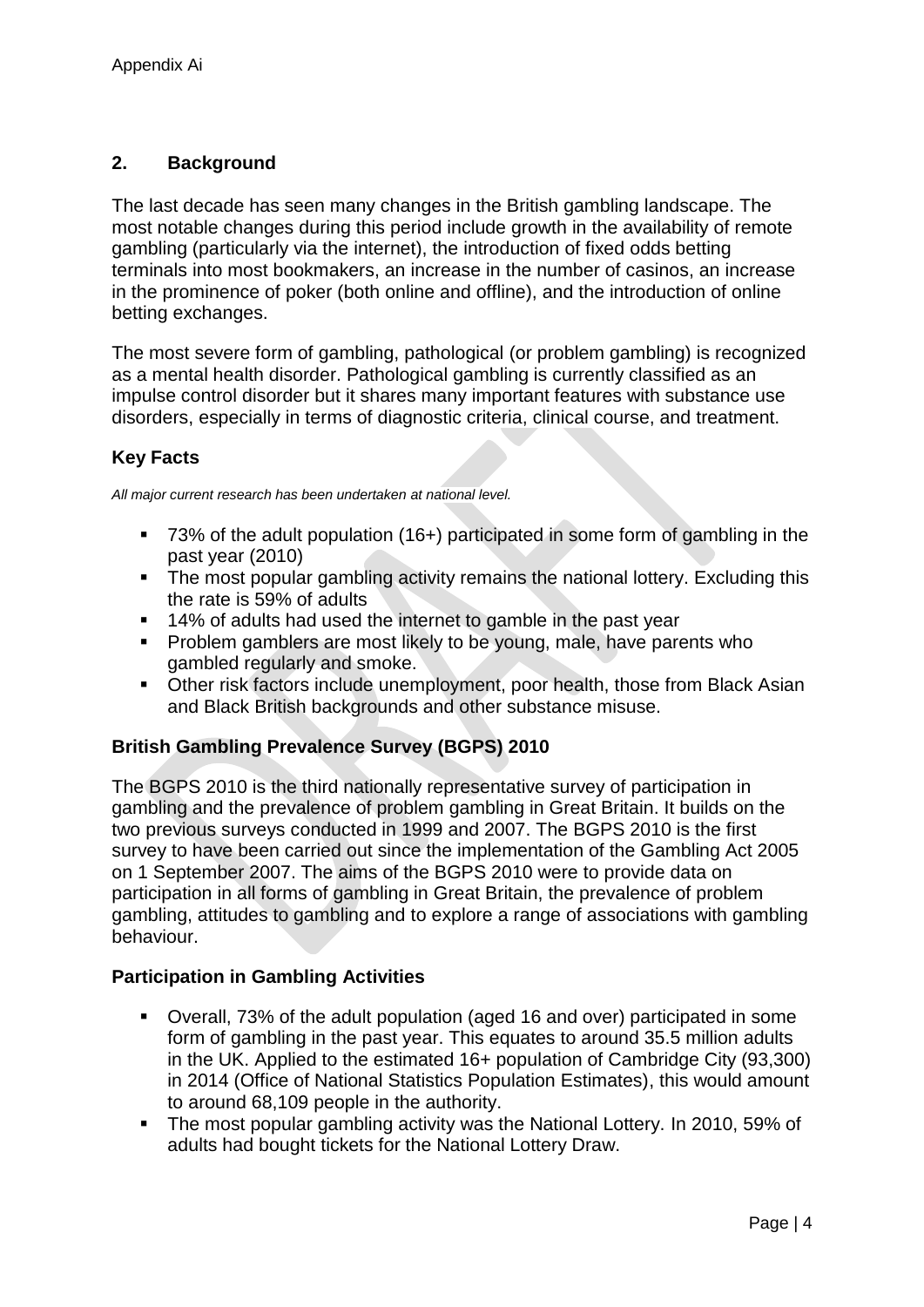- **Excluding those who had only gambled on the National Lottery Draw, 56% of** adults participated in some other form of gambling in the past year. This would amount to ~38,300 people in Cambridge City.
- After the national lottery, the next most popular gambling activities are other lotteries (25%), scratch cards (24%), horserace betting (16%) and slot machines (13%).
- The survey has noted a significant increase in betting on other events such as horse and dog racing (increased from 3% in 1999 to 9% in 2010, scratch cards (up to 24% in 2010 from 20% in 2007) and a smaller increase in online poker/bingo/casino gambling from 3% in 2007 to 5% in 2010.
- In contrast, betting on football pools, slot machines and online bets has fallen slightly over the course of the survey.

## **Online and Offline Gambling**

- Overall, 14% of adults had used the internet to gamble in the past year, including online lottery tickets, betting, casino games, bingo, online slot machines and football pools. This would estimate to ~13,100 people in Cambridge City. Increases in online gambling activity have been greater in women than men.
- Among respondents who had gambled in the past year, 81% reported that they gambled 'in person' only, 17% had gambled both online and in-person and only 2% had gambled 'online only'.
- The survey suggests that most gambling activities still occur 'offline'; however casino games and betting on other sports events reported relatively high proportions of online activity – 39% and 27% respectively.

#### **Profile of Participants in Gambling Activity**

- Men were more likely than women to gamble overall (75% for men and 71% for women). Women however had higher incidence participating in bingo and scratch cards.
- Gambling participation is associated with age participation was lowest among the youngest and oldest age groups and highest among those aged 44-64.
- **Gambling prevalence was highest among those who were;** 
	- $-$  Either married or had been married (75%)
	- White/white British (76%)
	- Those whose highest qualification was GCSE's or equivalent (76%)
	- Those in lower supervisory/technical households (79%)
	- $-$  Those in paid work (78%)
	- Those with the highest personal income

#### **Gambling Frequency**

- 59% of people who participated in the National Lottery did so once a week or more often. Only football pools had a similar level of frequency (54% once a week or more often).
- There were five other activities which were undertaken at least once a month by half or more of all participants. These were bingo played in person (54%),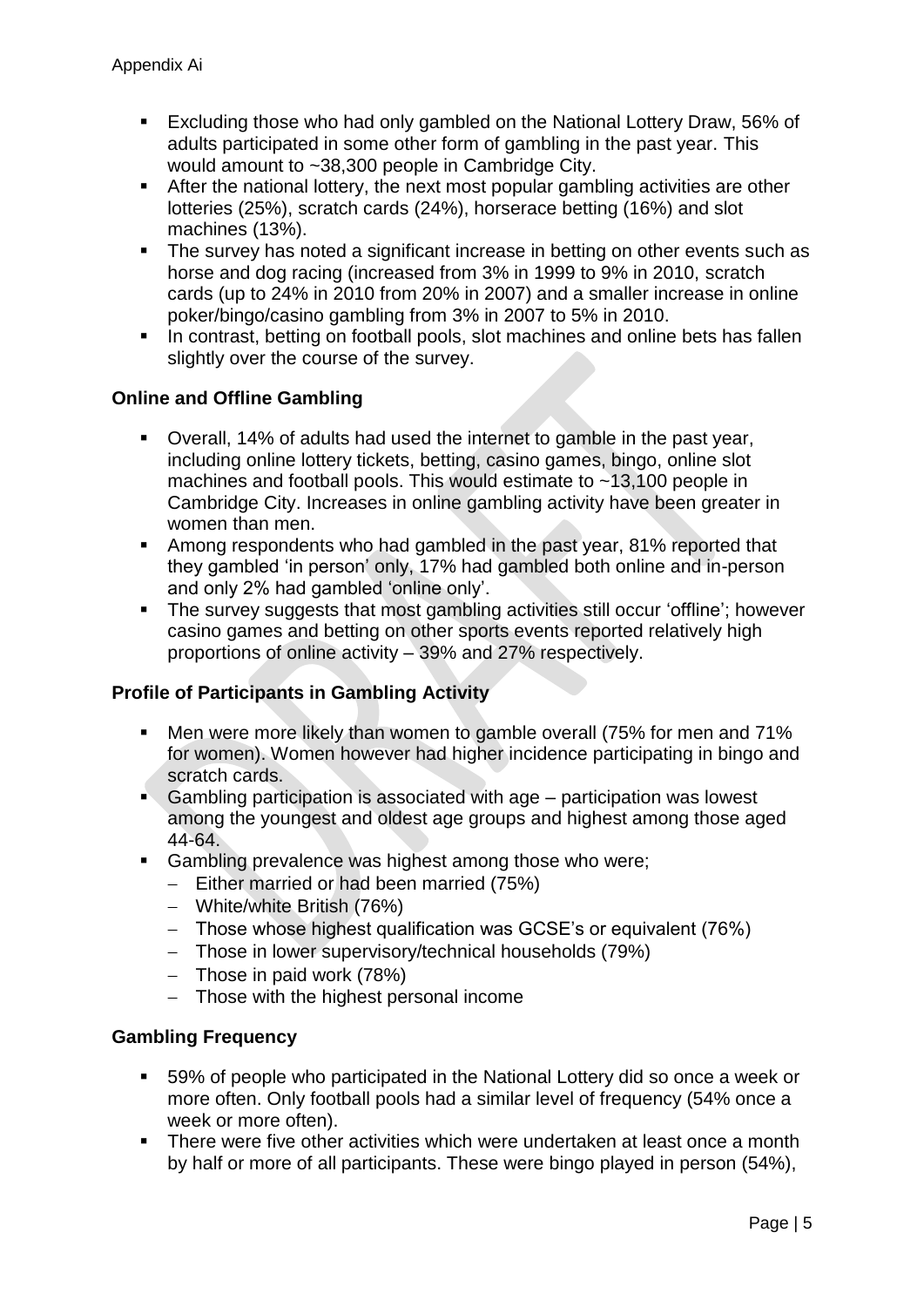casino games played on line (53%), spread betting (53%), fixed odd betting terminals (52%), and poker at a pub/club (50%).

- **Taking participation in all gambling activities together, past year gamblers** took part in gambling, on average, on 93.6 days per year. That is, they tended to gamble more than once a week, but not quite as often as twice a week.
- **Those who gambled both online and in-person did so more than twice as** often (163.3 days) as those who gambled 'online only' (61.5 days) or 'inperson' only (79.5 days).
- Overall, 6% of regular gamblers were classified as high-time/high-spend gamblers.
- The profile for high-time gamblers consists disproportionally of those with poorer socio-economic indicators, with National Lottery and Bingo being the most popular activities.
- The profile for high-spend gamblers had a higher proportion of graduates, those in paid employment and a preference for betting on horse racing, slot machines and casino games.
- When asked how their gambling involvement had changed in the past year, 4% reported an increase, 13% a decrease and 82% no change.

## **3. Problem Gambling**

Problem gambling, or Ludo mania, is an urge to continuously gamble despite harmful negative consequences or a desire to stop. Problem gambling often is defined by whether harm is experienced by the gambler or others, rather than by the gambler's behavior. Severe problem gambling may be diagnosed as clinical pathological gambling if the gambler meets certain criteria. Pathological gambling is a common disorder that is associated with both social and family costs. The condition is classified as an impulse control disorder, with sufferers exhibiting many similarities to those who have substance addictions.

- Problem gambling prevalence measures using DSM-IV (diagnostic and statistical manual of mental disorders) and PGSI (problem gambling severity index) estimate problem gambling at between 0.7 and 0.9% of the adult population in 2010.
- Rates observed in Great Britain compared similarly to other European countries, particularly Germany, Norway and Switzerland, and lower than countries like the USA, Australia and South Africa.
- **Problem gamblers were more likely to be male, younger, have parents who** gambled regularly and had experienced problems with their gambling behaviour and be current cigarette smokers. Unemployment, poor health, alcohol consumption and those from Asian/Asian British and Black/Black British backgrounds were also associated risk factors.
- Current best estimates suggest that less than1% of those in need of treatment actually embark on a treatment programme.
- It is estimated that every problem gambler represents an annual cost to society of c£8,000.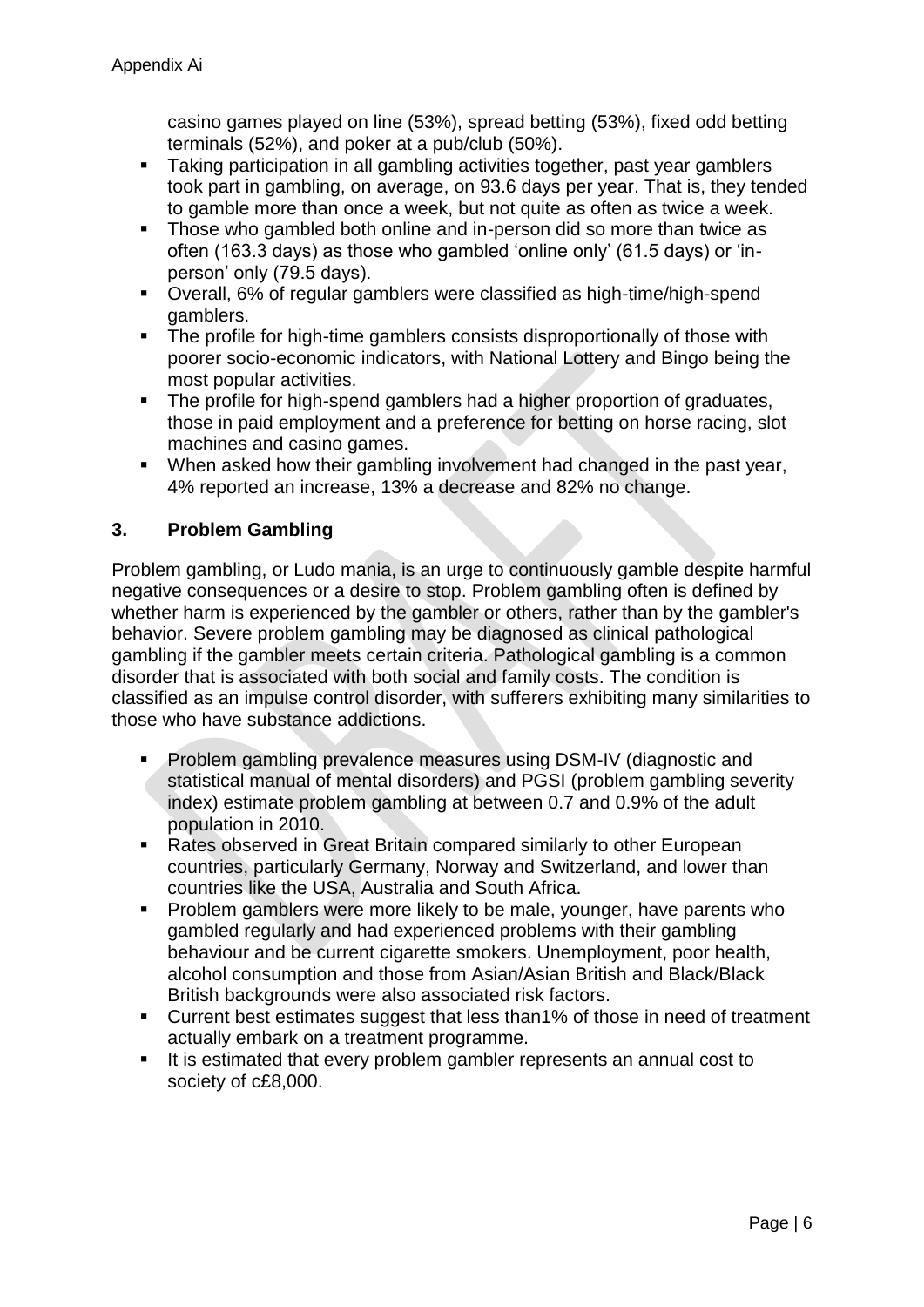## **Young People and problem gambling**

There are an estimated 127,500 people aged under 24 with a gambling problem in the UK. Factors linked with problem gambling in young people include; depression, anxiety, crime, suicide, alcohol and substance abuse and poor school performance.

### **Gambling and Debt**

The first known UK research to focus exclusively on the relationship between problem gambling and over indebtedness, published in Autumn 2009, was jointly commissioned by GamCare and the Money Advice Trust from Manchester Metropolitan University. Key findings were;

- Debts of up to £60,000 might be common amongst problem gamblers.
- **Understanding of problem gambling amongst money advice agencies and in** the NHS is extremely low.
- Awareness of the help available to problem gamblers amongst these agencies and in the NHS, particularly GPs, is equally poor.
- There is an urgent need to improve education about gambling for young people, alongside or as part of work on financial literacy and understanding chance and risk.

## **4. Gambling Premises**

In Cambridge City there are currently:

16 Betting Shops

2 Adult Gaming Centres

10 Premises with Gaming Permits

7 Premises with Club Machine Permits

These premises pose potential risks to those who reside, work and visit the City in terms of associated crime and also in terms of 'problem gambling'.

Problem gambling is commonly defined as gambling to a degree that compromises, disrupts or damages family, personal or recreational pursuits. This profile provides data and maps of the local area showing the risk profile for Cambridge City for the Gambling Act 2005 Policy.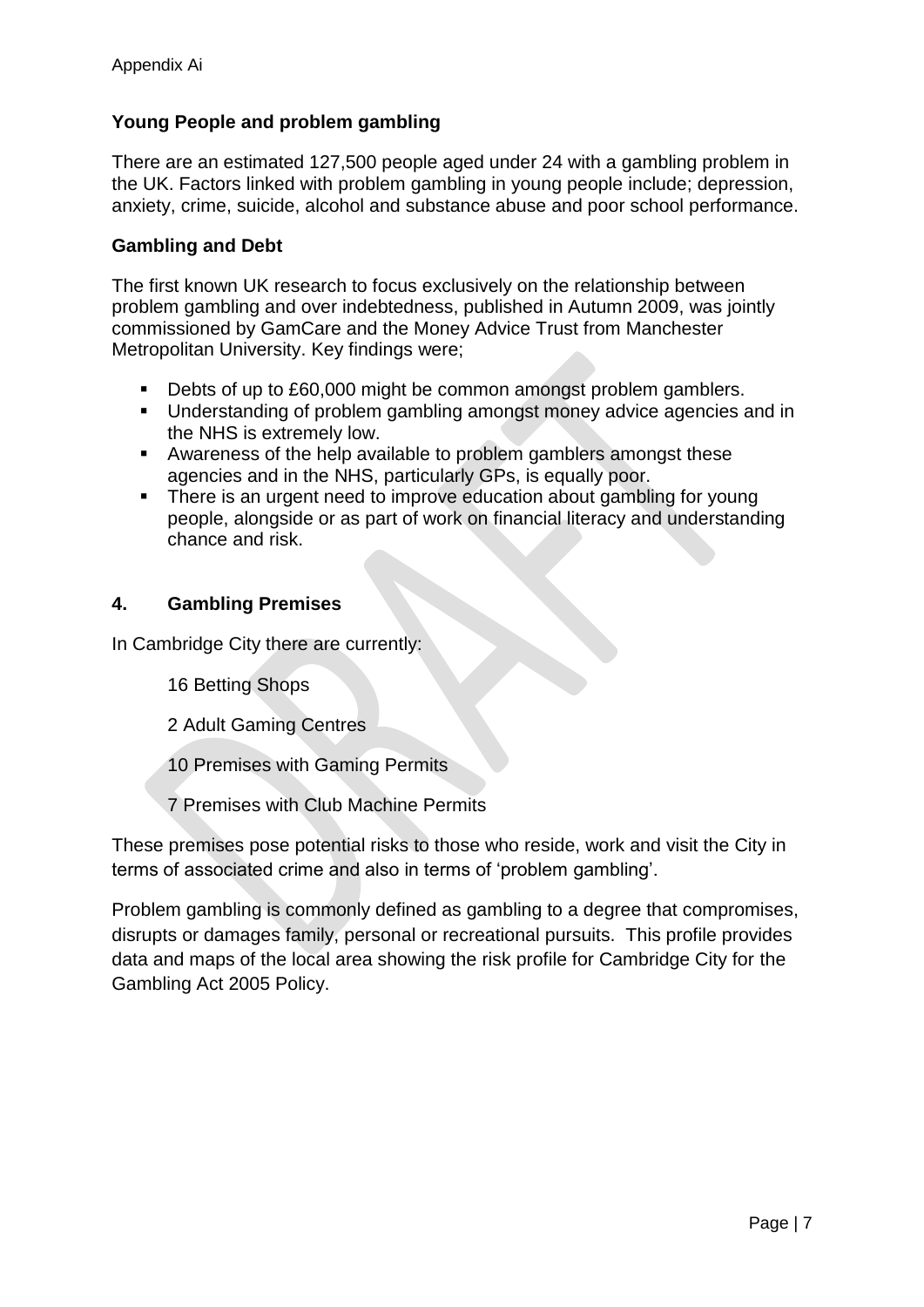## **5. Cambridge City**

Cambridge City Council is situated in Cambridgeshire, which contains a total of 5 District Councils. Cambridge combines a rich history with the vibrancy and prosperity of outstanding educational institutions and modern businesses. It is an inspiring and attractive place in which to live and work. It is at the heart of a buoyant sub-region which is an area designated for major growth in employment and housing.

The City of Cambridge is in the east of England, 50 miles north of London. A beautiful place to live and work, Cambridge is an historic University City and market town with high quality architecture and attractive open spaces. It is also a city of national importance, being a world leader in higher education and many 21st century industries – information technology, telecommunications and commercial research, particularly the biotechnology sector.

The population of Cambridge is over 125,000. This is forecast to increase to 151,800 in 2031 as a result of new developments

At present 23% of the City's population are aged 15–24. A significant characteristic of the City's population is its large and diverse student population, totaling almost 27,000 (including post graduates). This is swollen further by language students attending "summer schools", which adds to a high "churn" in our population. The proportion of older people in the City has not grown in the past 10 years.

The daytime population of the City increases significantly, with high levels of commuting into the City and very large numbers of tourists and visitors. Last year nearly 4 million people visited the City. The high day time population places pressure on the City's infrastructure and heavy demands on basic Council services such as street cleaning.

Cambridge has one of the highest qualified work forces in the East of England with 65.8% of people having NVQ4 qualifications and above, and relatively speaking, the City is affluent.

Cambridge has 14 Wards as shown in the map below: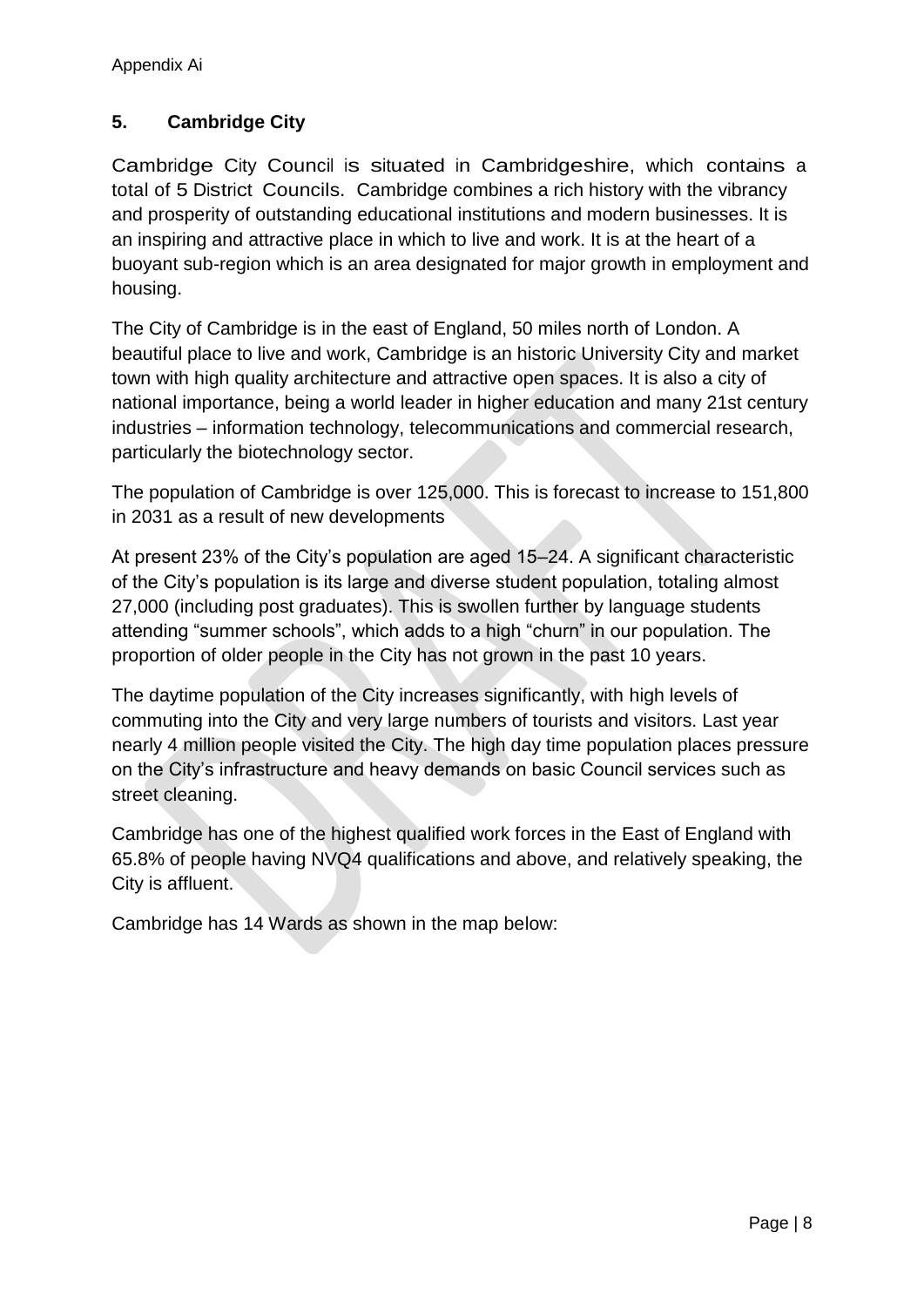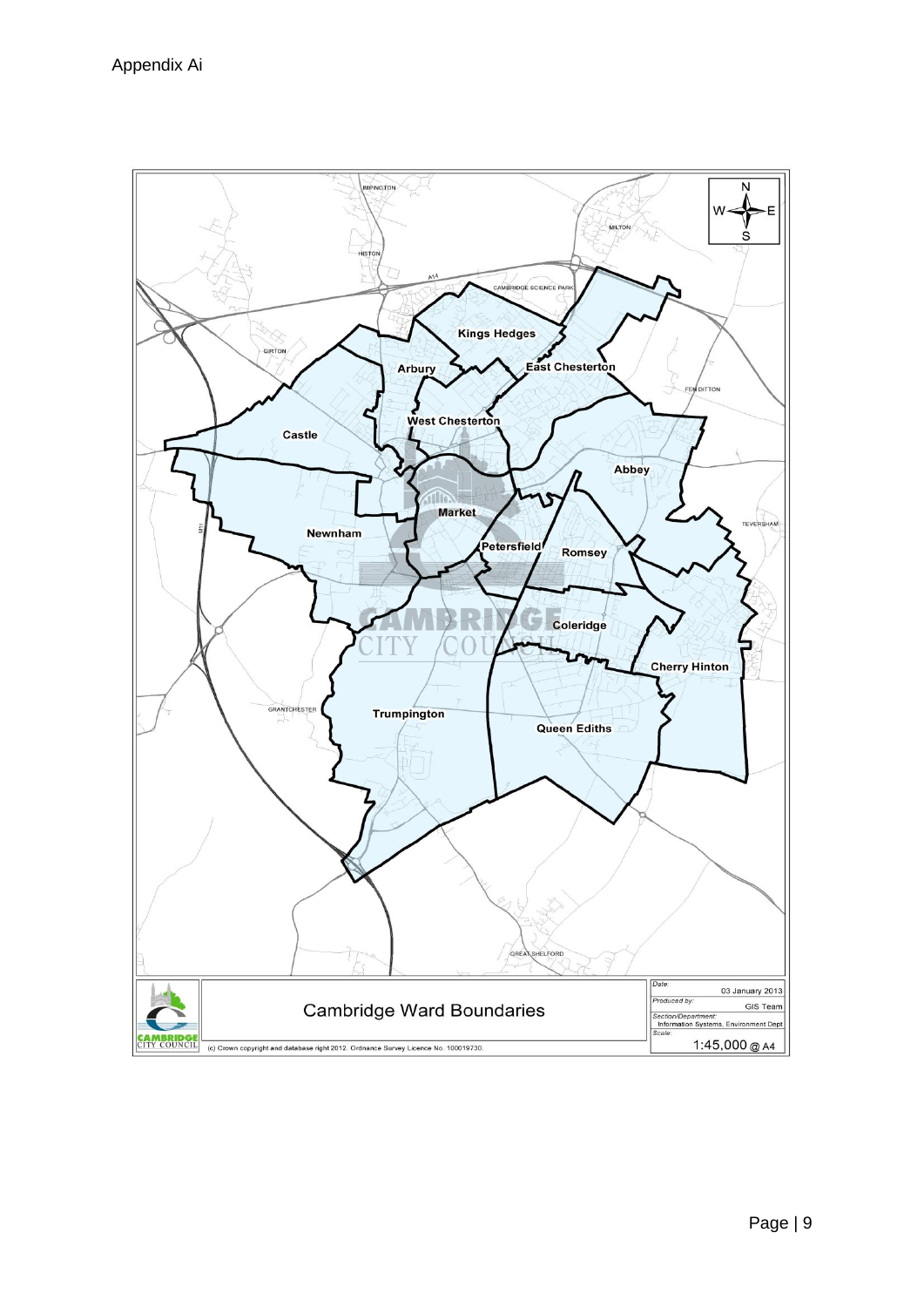| <b>WARD</b>            | <b>BREAKDOWN</b>                                                                                                  |
|------------------------|-------------------------------------------------------------------------------------------------------------------|
|                        |                                                                                                                   |
| Abbey                  | 1 Premises with Club Machine Permit                                                                               |
| Arbury                 | 1 Betting Shop                                                                                                    |
| Castle                 | <b>NA</b>                                                                                                         |
| <b>Cherry Hinton</b>   | 2 Betting Shops                                                                                                   |
| Coleridge              | 3 Betting Shops<br>1 Premises with Club Machine Permit<br>1 Premises with Gaming Permit                           |
| <b>East Chesterton</b> | 1 Betting Shop<br>2 Premises with Club Machine Permit                                                             |
| Kings Hedges           | 1 Betting Shop<br>1 Premises with Gaming Permit                                                                   |
| <b>Market</b>          | 2 Adult Gaming Centres<br>5 Betting Shops<br>3 Premises with Club Machine Permit<br>6 Premises with Gaming Permit |
| Newnham                | <b>NA</b>                                                                                                         |
| Petersfield            | <b>NA</b>                                                                                                         |
| Queen Edith            | <b>NA</b>                                                                                                         |
| Romsey                 | 1 Betting Shop                                                                                                    |
| Trumpington            | <b>NA</b>                                                                                                         |
| West<br>Chesterton     | 2 Betting Shops<br>2 Premises with Gaming Permit                                                                  |

## The Ward Breakdown of Gambling Premises is detailed below: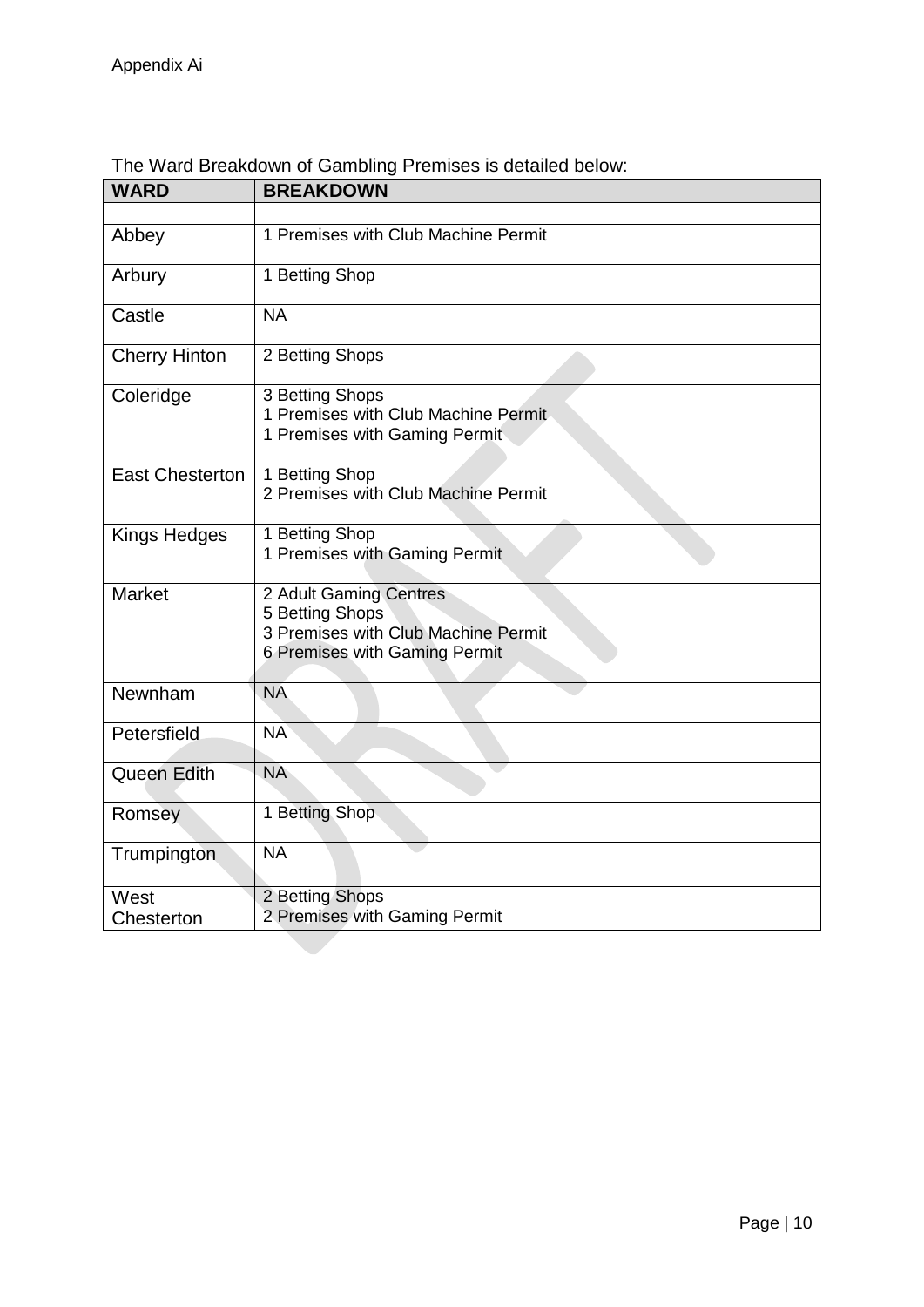

## **6. Compilation of the Local Profile**

In researching and compiling the Local Profile for Cambridge City consideration and focus has been upon the following strands:

- **Crime & Disorder**
- **Antisocial Behaviour**
- Areas of Deprivation
- **Accessibility**
- **Health**
- **Safeguarding**

It is using this information that the Council has been able to identify concerns and risks in relation to gambling in particular areas as described in this Local Area Profile.

In line with updated guidance, the Council will use the Local Area Profile to help shape the Gambling Statement of Principles. The profile will be maintained separately from the Statement to enable it to be updated accordingly.

The Local Area Profile has regard to the following:

- **Places of Worship & Religious Buildings**
- **Schools, Sixth Form Centres, Nurseries & Other Education establishments**
- **Hostels or Shelters for Vulnerable People**
- **Addiction Support Facilities (e.g. drug/ alcohol)**
- **Supported Living & Sheltered Housing Facilities**
- Residential Care establishments
- **Hospitals**
- Mental Health Centres
- **Community Centres**
- Areas with a significant presence of children (e.g. Park)
- **Job Centres**
- **Pawn Broker/ Pay Day Loan businesses in the area**
- **Nearby Parking facilities**
- Banks and/ or ATM facilities nearby
- **Transport links (e.g. bus stops)**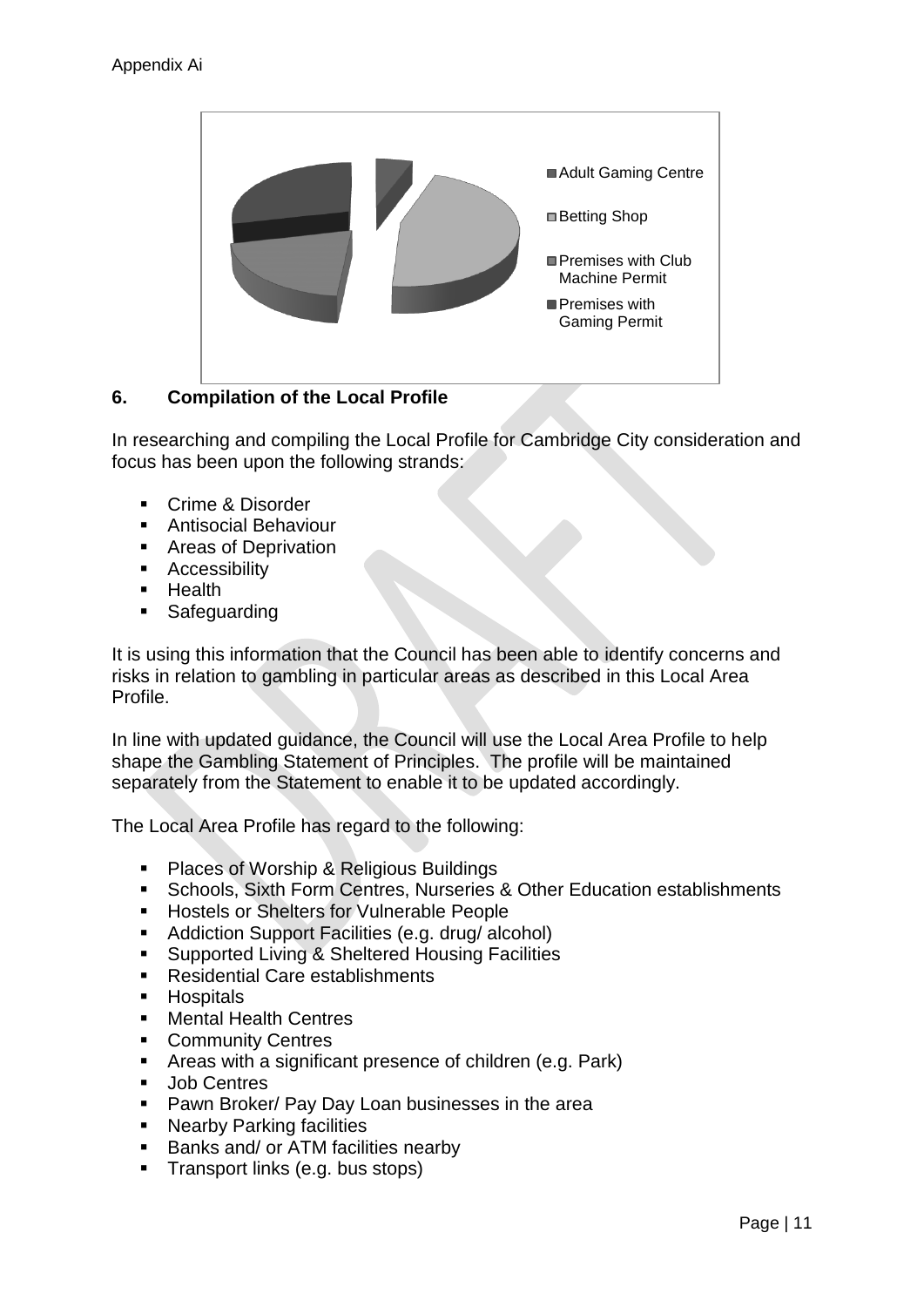- Other gambling premises in the area
- Crime and Disorder Statistics for the area
- **Known anti-social behaviour issues**
- The area footfall (e.g. is it a residential area, are there mainly visitors)
- Other premises in the area (type and operation)
- **Known issues with ludomania**
- The economic makeup of the area
- The surrounding night time economy

The Council has specifically included the location of religious premises and places of worship with the Local Area Profile due to evidence we have that they are focal points and areas of congregation for a percentage of vulnerable members of the local community, including our homeless community and youth population.

It is not intended that we are considering any moral or ethical issues associated with gambling.

Accessibility to money is a factor which is cited in many gambling studies as is proximity from various locations such as dwellings to gambling venues as being a notable factor.

## **7. Cambridge in Detail**

#### **General**

Cambridge continues to be a diverse and dynamic place with a high turnover in its population and a place of growth. People are drawn to Cambridge because it has an international reputation as a centre for academic excellence and research. The economic success contributes to a high jobs density in the City but has also led to a high cost of living.

The total number of people at places of work identified (in the 2011 census) in Cambridge is 84,617, occupied by 33,839 people who live in the City. Therefore 40% of Cambridge employment is filled with people who live in the City.

Cambridge continues to be one of the most diverse places in the country, outside of London, with an increasing proportion of its population made up of a number of ethnic groups.

According to the 2011 census, there were 103.5 males to every 100 females resident in Cambridge which is higher than the national average.

In general, the median age of people resident in Cambridge is thirty-one, one of the lowest medians for a local authority population in the country. Cambridge's age structure differs significantly from the other Cambridgeshire districts and nationally.

#### **Health & Wellbeing Profile**

The health of people in Cambridge is varied compared with the England average.

Life expectancy for men and women is higher than the England average.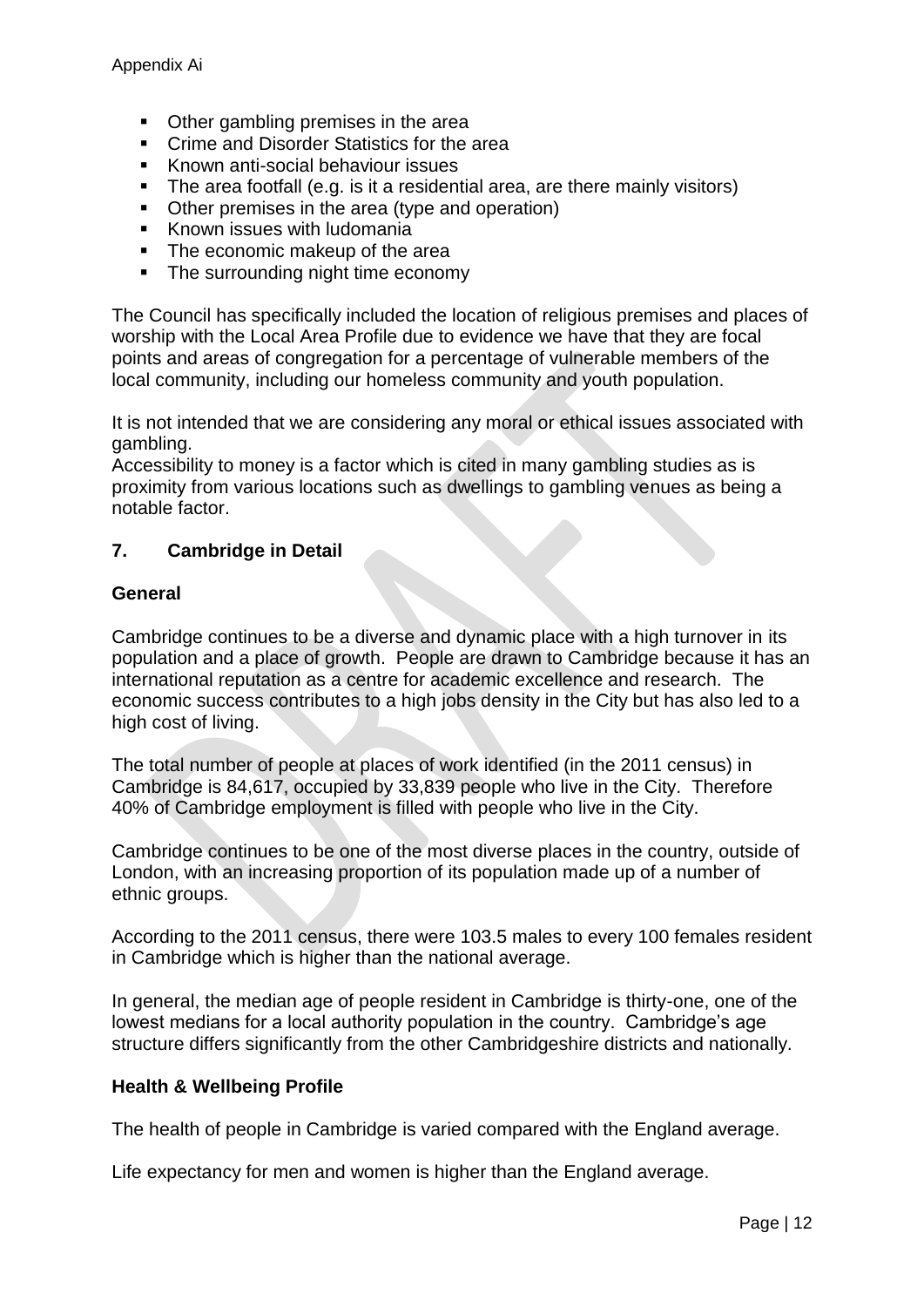Health and social care services in all sectors find themselves under increasing pressure. People are living longer and the proportion of older people in our society is increasing; resulting in growing needs and demands on existing systems and services.

Unique to Cambridge are the Joint Strategic Needs Assessments which identify the current and future health and social care needs within the local area. Local authorities and clinical commissioning groups (CCGs) have an equal and joint duty to prepare the assessments through the health and wellbeing board.

There are many different factors which have an important influence on people's health. The factors which have been found to have the most significant influence are widely known as the determinants of health. While health services make a contribution to health, most of the key determinants of health, for example, education, employment, housing, and environment, lie outside the direct influence of healthcare.

## **Deprivation & the Anti-Poverty Strategy**

The Department of Communities and Local Government (DCLG) and the Index of Multiple Deprivation 2015 (IMD 2015) indicates that Cambridge City ranks as a less deprived area than average.

The IMD has identified two areas within Kings Hedges which fall within the 20% most deprived areas in the country. There are also a further 18 areas in the city which are amongst the 40% most deprived areas nationally.

Deprivation does not just cover finances but a complex range need and a lack of access to resources. In total there are seven indices:

- Income
- Employment
- Education, Skills and Training
- Health deprivation and Disability
- Crime
- Barriers to Housing and Services
- Living Environment

The City of Cambridge has a thriving economy where the quality of life enjoyed by manage residents is high. However, there is evidence to show that this is not shared by all Cambridge residents. A fifth of households in the City have annual earnings of £19,169 or less and a significant proportion of Cambridge residents are also in receipt of benefits, up to 20% of residents in some Wards in the City.

The anti-poverty strategy aims to improve the standard of living and daily lives of those residents in Cambridge who are experiencing poverty, but also to alleviate issues that can lead to households on low incomes to experience financial pressures.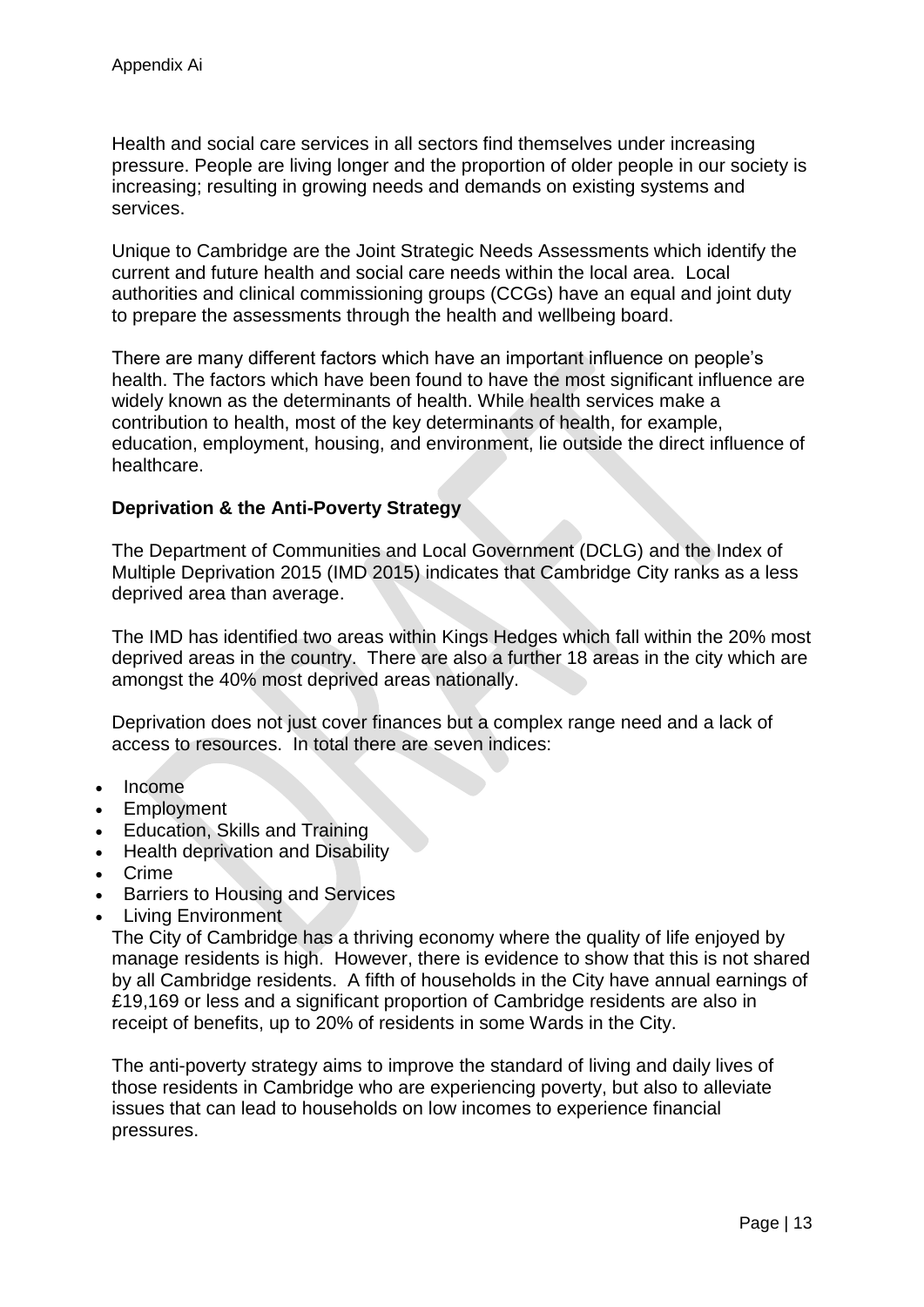In terms of the economic make-up of the area, in compiling the Local Area Profile we explored the findings of reports from the Gambling Commission 2009 and 2010 undertaken Birmingham University titled "the role of social factors in gambling; evidence from the 2007 British Gambling Survey". Whilst the study dates back, there are a number of observations within the reports which focuses more on the social aspects of gambling and make up of individuals from a local area, income of individuals and further factors which led the Council to consider our own Anti-Poverty Strategy.

Some high risk groups often also correlate to having low or limited income, live in areas of high deprivation, are more at risk of being involved in or of being a victim of crime and disorder as well as often suffering with additional health related matters.

## **Community Safety**

Nationally, total crime (both police recorded crime and the measures within the Crime Survey for England and Wales) is showing a declining trend. This is not to say there have not been spikes or local increases in some parts of the Country. Within Cambridge City total crime has reduced over the long term, with recent increases noted.

Over the last 12 months there have been a number of emerging issues, both nationally and locally. These include cohesion, child sexual exploitation (CSE), modern day slavery, cybercrime and dwelling burglary. A particular aspect across all of these is the vulnerabilities displayed, particularly by the victims of these crimes.

The Cambridge City Community Safety Partnership currently has the following priorities:

- To understand the impact of mental health, alcohol and drug misuse on violent crime and anti-social behaviour
- **alcohol-related violent crime**
- **antisocial behaviour<br>• nersonal property cri**
- personal property crime
- domestic abuse (with local awareness raising and training)

#### **Local Economy**

The primary purpose of a local economic assessment is to inform county and district councils' sustainable community strategies, and the economic interventions of local partners. Local economic assessments will also form part of the evidence base for the preparation of a range of local strategies such as local transport plans, local development frameworks, skills and economic development strategies.

There is a large working age population, but high student numbers reduce the levels of economic activity. However, with a high level of in-commuting, Cambridge is a regional hub of employment with Cambridge being the third largest travel to work area in the East of England.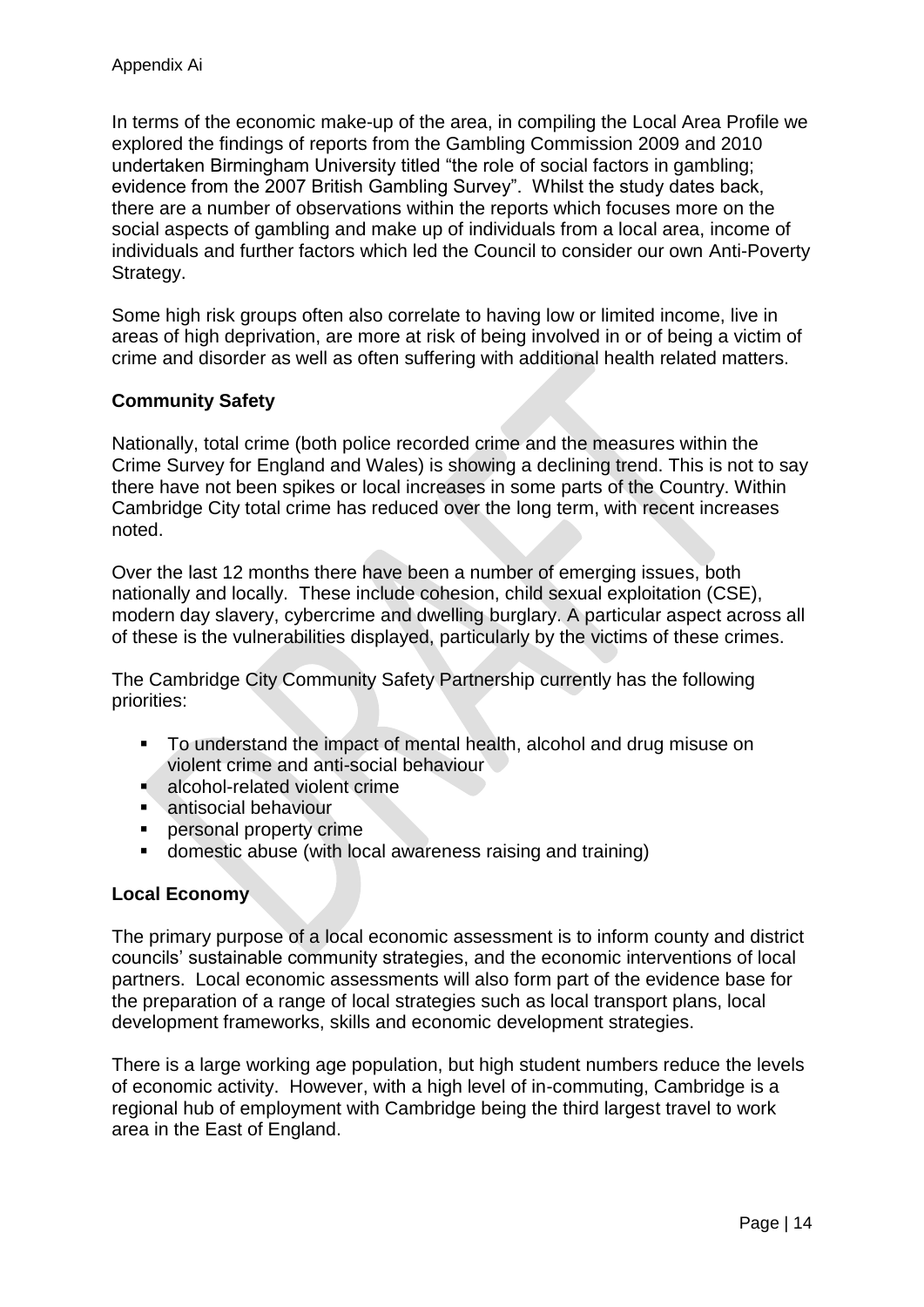A large proportion of the resident population are employed in 'high value' occupations (64%) but there are disparities within the City with some areas having a much higher prevalence of Jobseeker's Allowance claimants. This is particularly true for King's Hedges Ward and, to a lesser extent, Abbey and Arbury Wards.

The unemployment rate among the economically active across Cambridge City is low at 3.5% of 16-74 year old residents (compared with a national level of 5.2%).

Knowledge intensive occupations are concentrated in Cambridge City where they represent 26% of employment (reflecting high employment in teaching, research and health professions). The dominant sectors of employment are education (accounting for approximately 25% of all employment compared with a national average of 10%), health, professional, scientific and technical, and retail.

The East of England Forecasting Model estimates that labour productivity in Cambridge City is the third highest of all Greater Cambridge districts. 45% of Cambridge workers work in the public sector (15 percentage points higher than the national average).

## **8. The Local Profile**

The following area profile has been included to facilitate operators being able to better understand the environment within Cambridge City and therefore proactively mitigate risks to the licensing objectives.

The number of gambling premises has remained stable since the inception of the 2005 Act.

We have produced and included an overview of key buildings at a ward level, including licensed premises and schools as a number, although not all of these premises can and do have gambling and alcohol related licenses (small society lotteries, TEN's, notification of more than 2 gambling machines). It is pertinent to highlight that the Local Area Profile is not exclusively just for the larger betting establishments.

The City also has a number of licensed premises (2003 Act) which have 2 gambling machines (automatic entitlement) which are required to be registered and the appropriate fee paid. Whilst these are not separately licensed, they will be inspected accordingly and the Council expect these premises to consider an appropriate risk assessment and will review their activities within the guidance.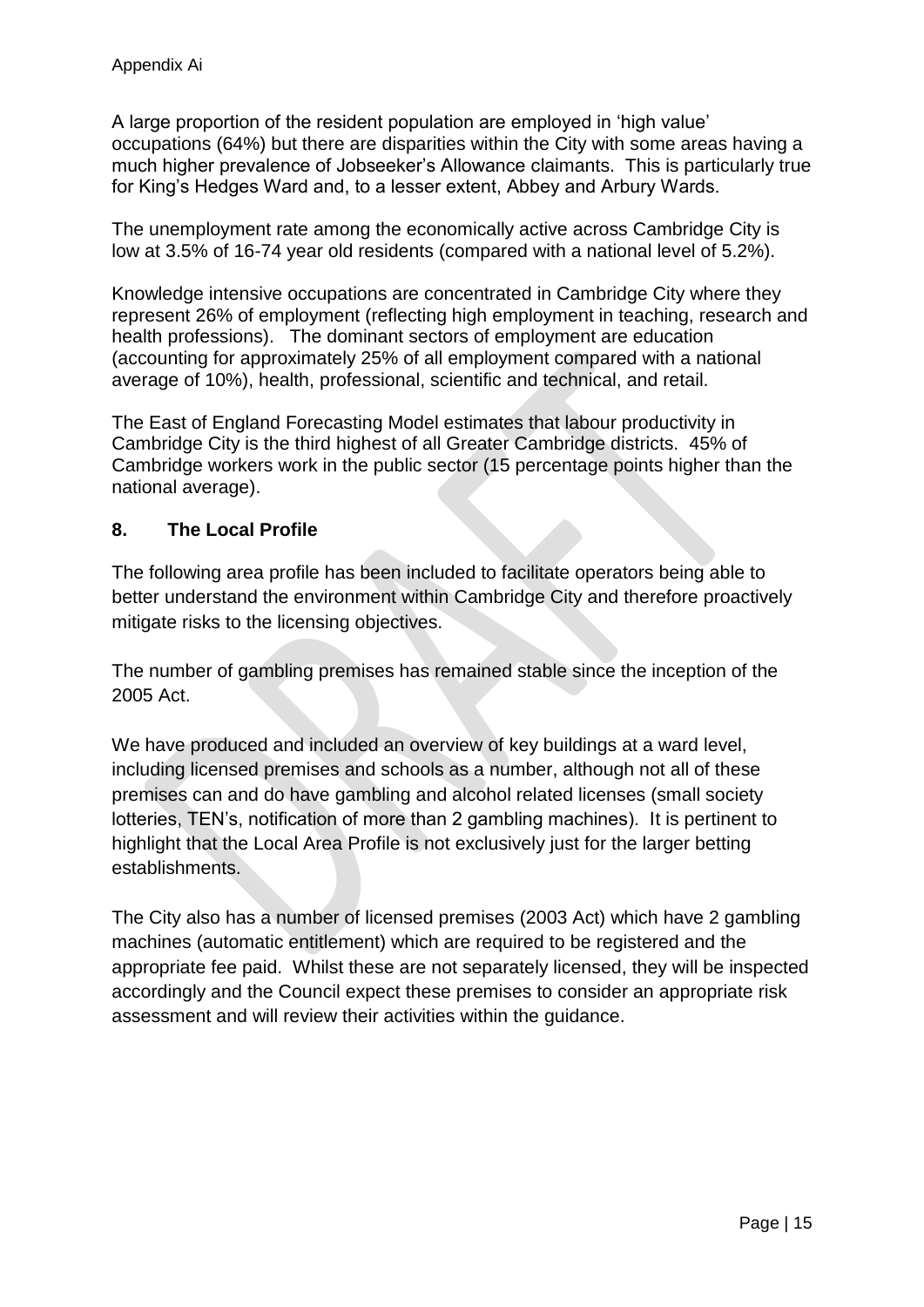## Abbey Ward

| <b>Educational</b><br><b>Facilities</b> | 1 Primary School                         |
|-----------------------------------------|------------------------------------------|
| <b>Places of Worship</b>                | 7 Places of Worship                      |
| Licensed                                | Premises Licensed for On Sales - 4       |
| <b>Premises</b>                         | Premises Licensed for Off Sales - 7      |
|                                         | Premises Licensed for On & Off Sales - 6 |

## Arbury Ward

| <b>Educational</b><br><b>Facilities</b> | 2 Primary Schools                        |
|-----------------------------------------|------------------------------------------|
| <b>Places of Worship</b>                | 3 Places of Worship                      |
| Licensed                                | Premises Licensed for On Sales – 2       |
| <b>Premises</b>                         | Premises Licensed for Off Sales - 10     |
|                                         | Premises Licensed for On & Off Sales - 5 |

#### Castle Ward

| <b>Educational</b><br><b>Facilities</b> | 1 Primary School                          |  |
|-----------------------------------------|-------------------------------------------|--|
| <b>Places of Worship</b>                | 5 Places of Worship                       |  |
| Licensed                                | Premises Licensed for On Sales - 7        |  |
| <b>Premises</b>                         | Premises Licensed for Off Sales - 1       |  |
|                                         | Premises Licensed for On & Off Sales - 22 |  |

## Cherry Hinton Ward

| <b>Educational</b>       | 4 Primary Schools                        |
|--------------------------|------------------------------------------|
|                          |                                          |
| <b>Facilities</b>        | 1 Secondary School                       |
| <b>Places of Worship</b> | 2 Places of Worship                      |
| Licensed                 | Premises Licensed for On Sales - 3       |
| <b>Premises</b>          | Premises Licensed for Off Sales - 5      |
|                          | Premises Licensed for On & Off Sales - 6 |

## Coleridge Ward

| <b>Educational</b>       | 1 Primary School                          |
|--------------------------|-------------------------------------------|
| <b>Facilities</b>        | 1 Secondary School                        |
|                          | 1 Further Education Establishment         |
| <b>Places of Worship</b> | 2 Places of Worship                       |
| Licensed                 | Premises Licensed for On Sales - 11       |
| <b>Premises</b>          | Premises Licensed for Off Sales - 12      |
|                          | Premises Licensed for On & Off Sales - 14 |

#### East Chesterton Ward

| <b>Educational</b>       | 1 Primary School                         |
|--------------------------|------------------------------------------|
| <b>Facilities</b>        |                                          |
| <b>Places of Worship</b> | 3 Places of Worship                      |
| Licensed                 | Premises Licensed for On Sales - 1       |
| <b>Premises</b>          | Premises Licensed for Off Sales – 6      |
|                          | Premises Licensed for On & Off Sales - 3 |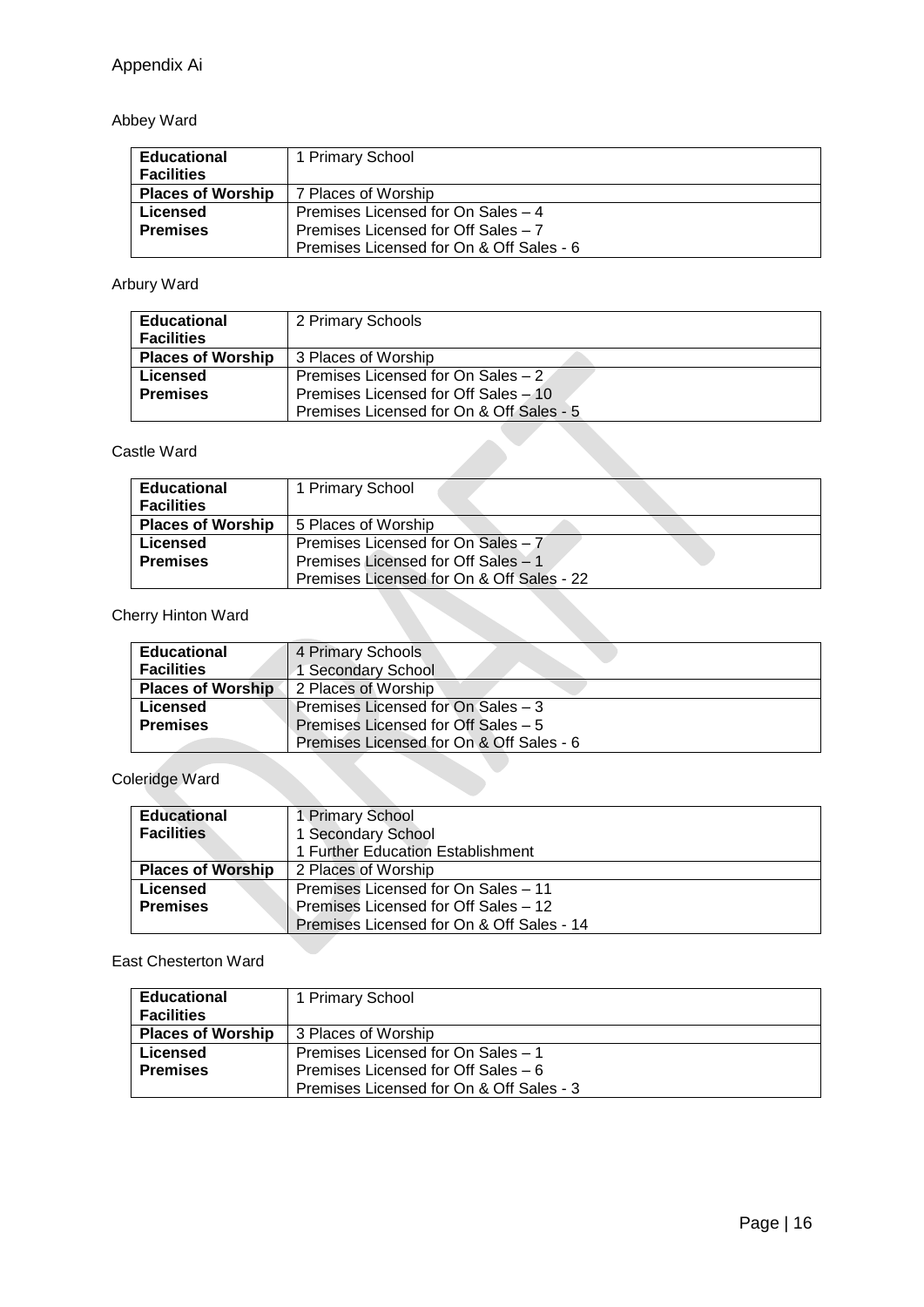## Kings Hedges Ward

| <b>Educational</b>       | 3 Primary Schools                        |
|--------------------------|------------------------------------------|
| <b>Facilities</b>        | 1 Further Education Establishment        |
| <b>Places of Worship</b> | 3 Places of Worship                      |
| Licensed                 | Premises Licensed for On Sales - 2       |
| <b>Premises</b>          | Premises Licensed for Off Sales - 4      |
|                          | Premises Licensed for On & Off Sales - 3 |

#### Market Ward

| <b>Educational</b>       | 1 Primary School                           |
|--------------------------|--------------------------------------------|
| <b>Facilities</b>        | 1 Secondary School                         |
| <b>Places of Worship</b> | 22 Places of Worship                       |
| Licensed                 | Premises Licensed for On Sales – 81        |
| <b>Premises</b>          | Premises Licensed for Off Sales - 14       |
|                          | Premises Licensed for On & Off Sales - 109 |

#### Newnham Ward

| <b>Educational</b>       | 1 Primary School                          |
|--------------------------|-------------------------------------------|
| <b>Facilities</b>        | 1 Independent School                      |
| <b>Places of Worship</b> | 3 Places of Worship                       |
| Licensed                 | Premises Licensed for On Sales - 12       |
| <b>Premises</b>          | Premises Licensed for Off Sales – 3       |
|                          | Premises Licensed for On & Off Sales - 17 |

#### Petersfield Ward

| <b>Educational</b>       | 1 Primary School                          |
|--------------------------|-------------------------------------------|
| <b>Facilities</b>        |                                           |
| <b>Places of Worship</b> | 5 Places of Worship                       |
| Licensed                 | Premises Licensed for On Sales - 23       |
| <b>Premises</b>          | Premises Licensed for Off Sales - 18      |
|                          | Premises Licensed for On & Off Sales - 20 |

## Queen Ediths Ward

| <b>Educational</b>       | 3 Primary Schools                        |
|--------------------------|------------------------------------------|
| <b>Facilities</b>        | 1 Secondary School                       |
|                          | 1 Independent School                     |
| <b>Places of Worship</b> | 4 Places of Worship                      |
| <b>Licensed</b>          | Premises Licensed for On Sales - 1       |
| <b>Premises</b>          | Premises Licensed for Off Sales - 2      |
|                          | Premises Licensed for On & Off Sales - 5 |

## Romsey Ward

| Educational              | 1 Primary School                         |
|--------------------------|------------------------------------------|
| <b>Facilities</b>        |                                          |
| <b>Places of Worship</b> | 4 Places of Worship                      |
| Licensed                 | Premises Licensed for On Sales - 7       |
| <b>Premises</b>          | Premises Licensed for Off Sales - 7      |
|                          | Premises Licensed for On & Off Sales - 6 |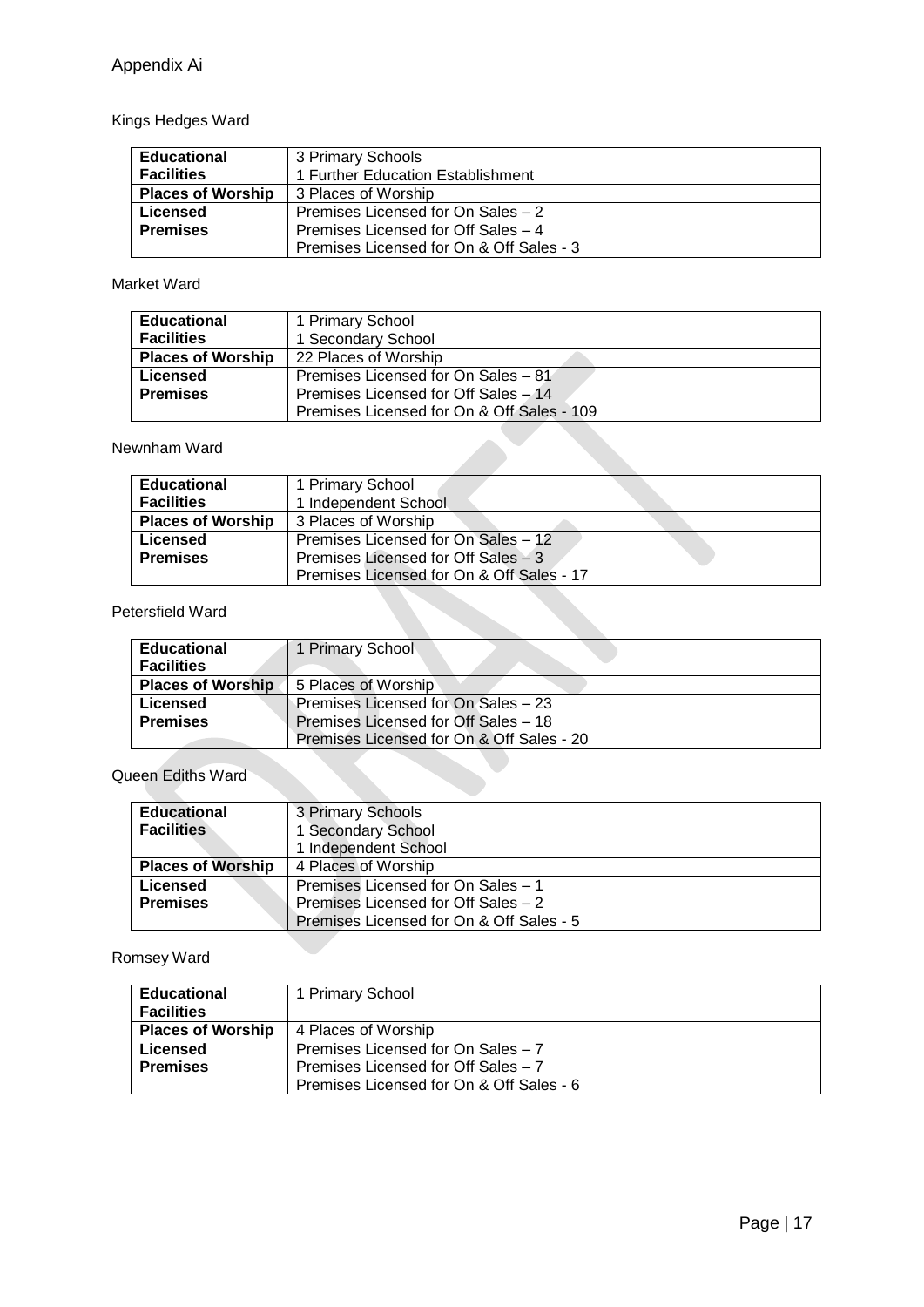Trumpington Ward

| <b>Educational</b>       | 2 Primary Schools                         |
|--------------------------|-------------------------------------------|
| <b>Facilities</b>        | 2 Independent Schools                     |
|                          | 1 Further Education Establishment         |
| <b>Places of Worship</b> | 6 Places of Worship                       |
| <b>Licensed</b>          | Premises Licensed for On Sales - 10       |
| <b>Premises</b>          | Premises Licensed for Off Sales - 9       |
|                          | Premises Licensed for On & Off Sales - 21 |

West Chesterton Ward

| <b>Educational</b>       | 1 Primary School                          |
|--------------------------|-------------------------------------------|
| <b>Facilities</b>        | 2 Secondary Schools                       |
| <b>Places of Worship</b> | 2 Places of Worship                       |
| Licensed                 | Premises Licensed for On Sales - 7        |
| <b>Premises</b>          | Premises Licensed for Off Sales - 7       |
|                          | Premises Licensed for On & Off Sales - 11 |

## Crime & Anti-Social Behaviour Statistics

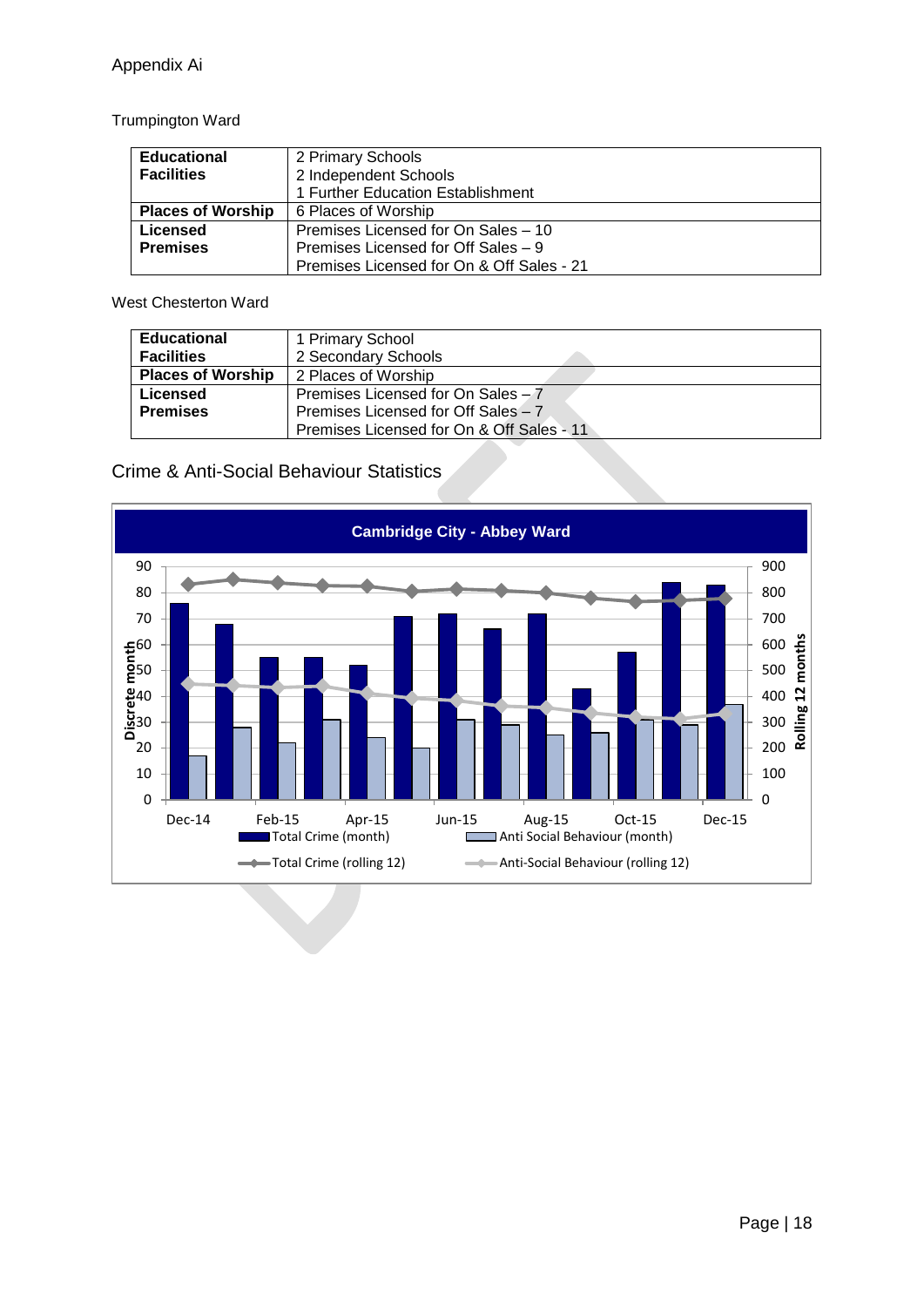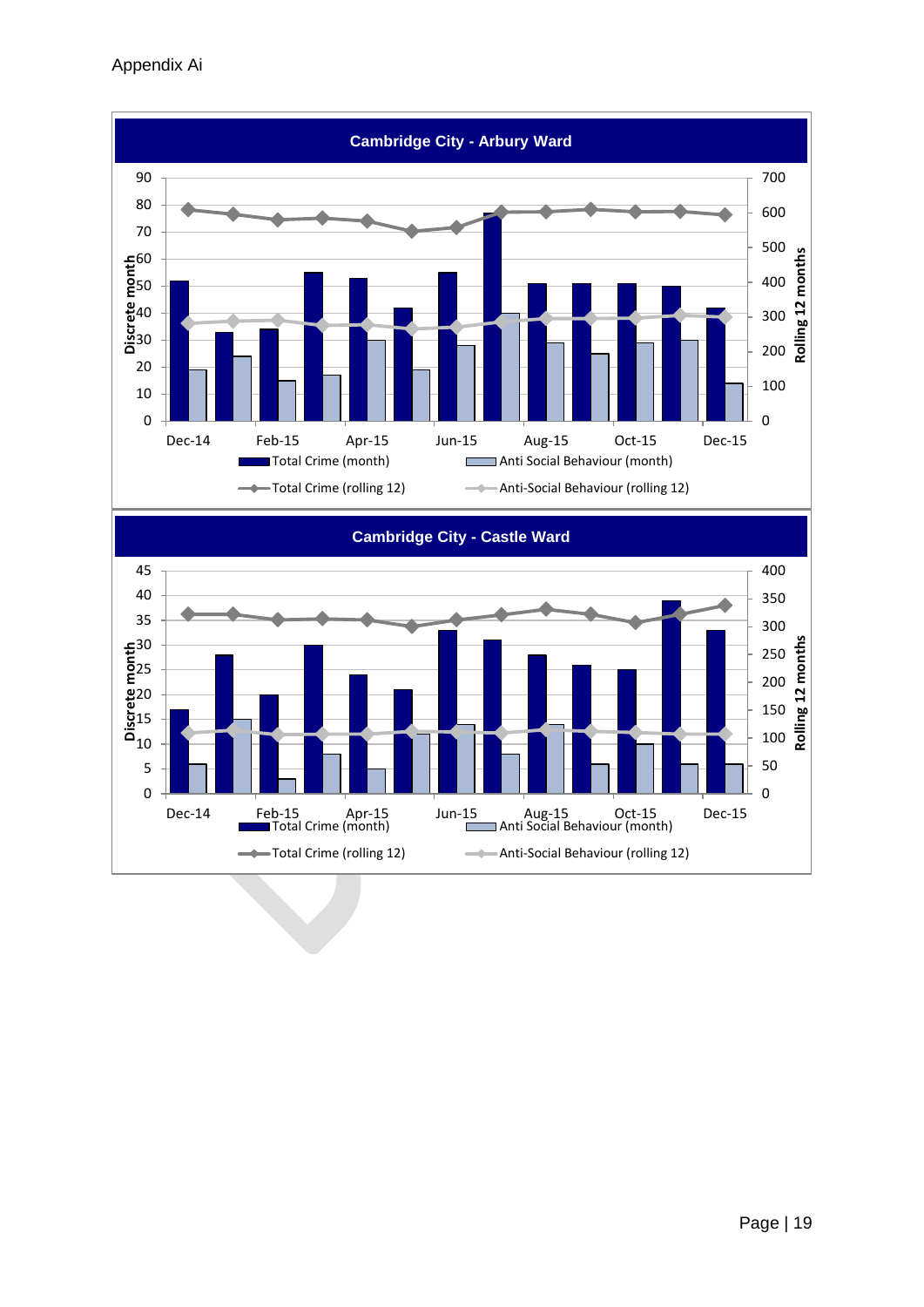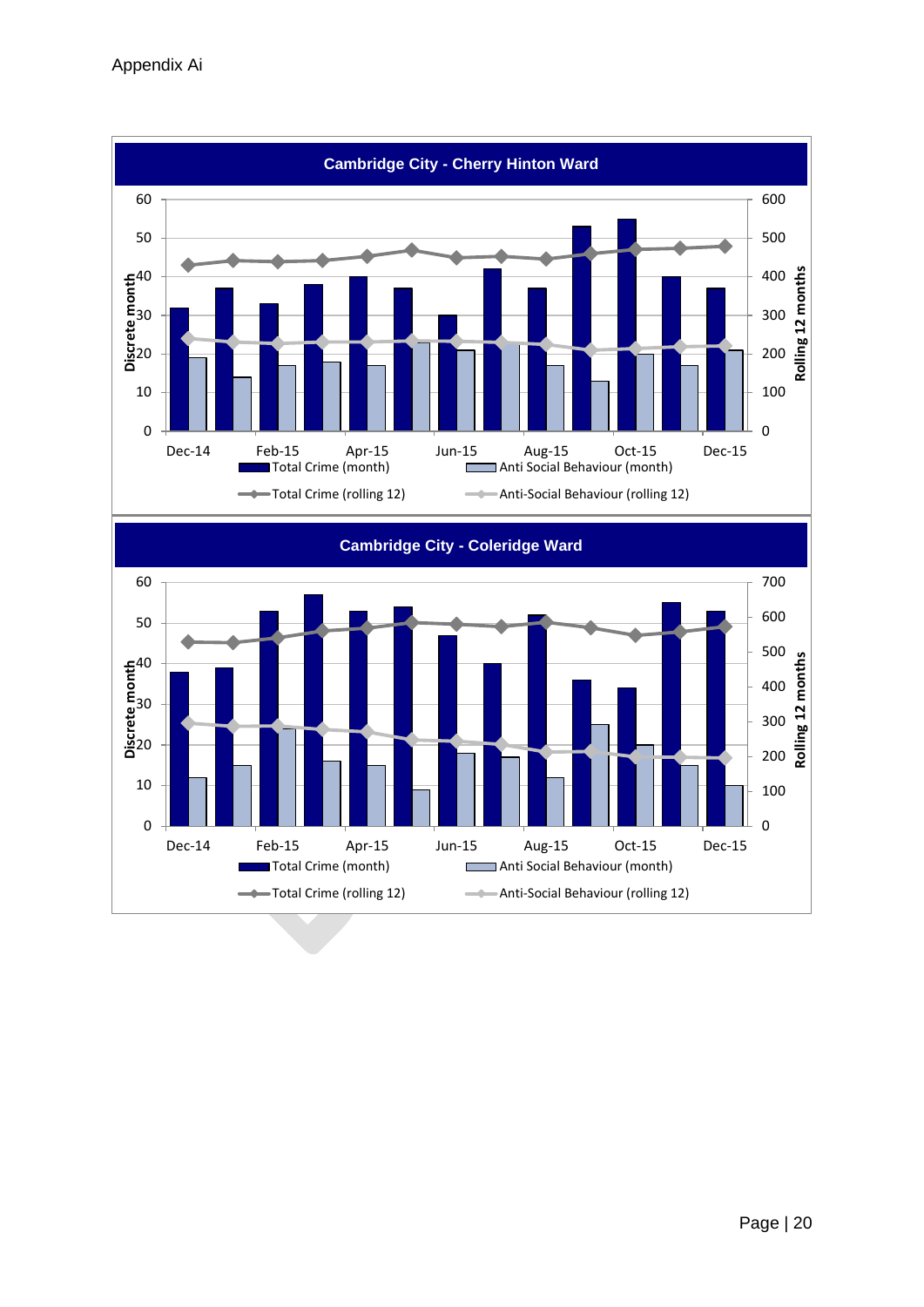

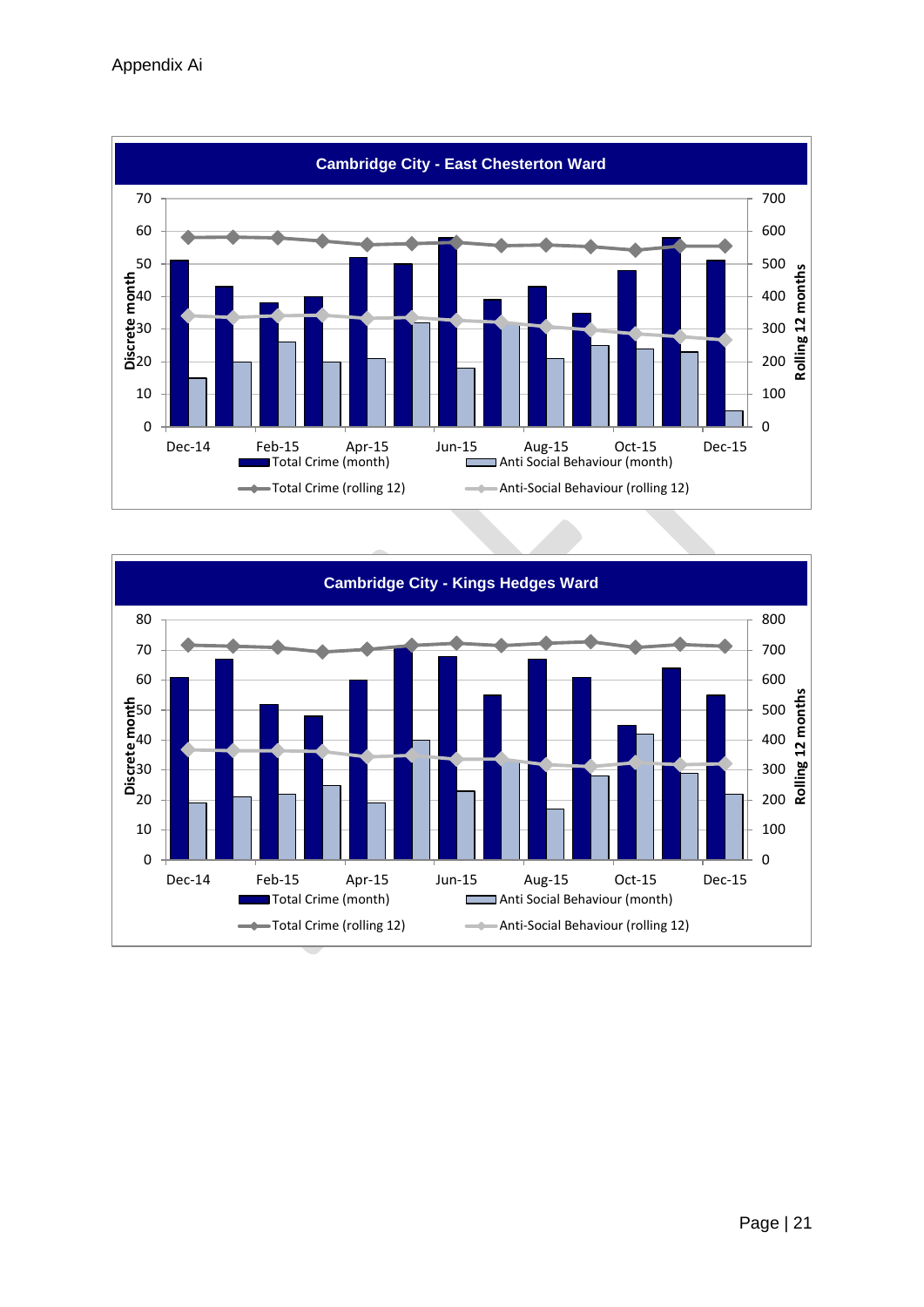

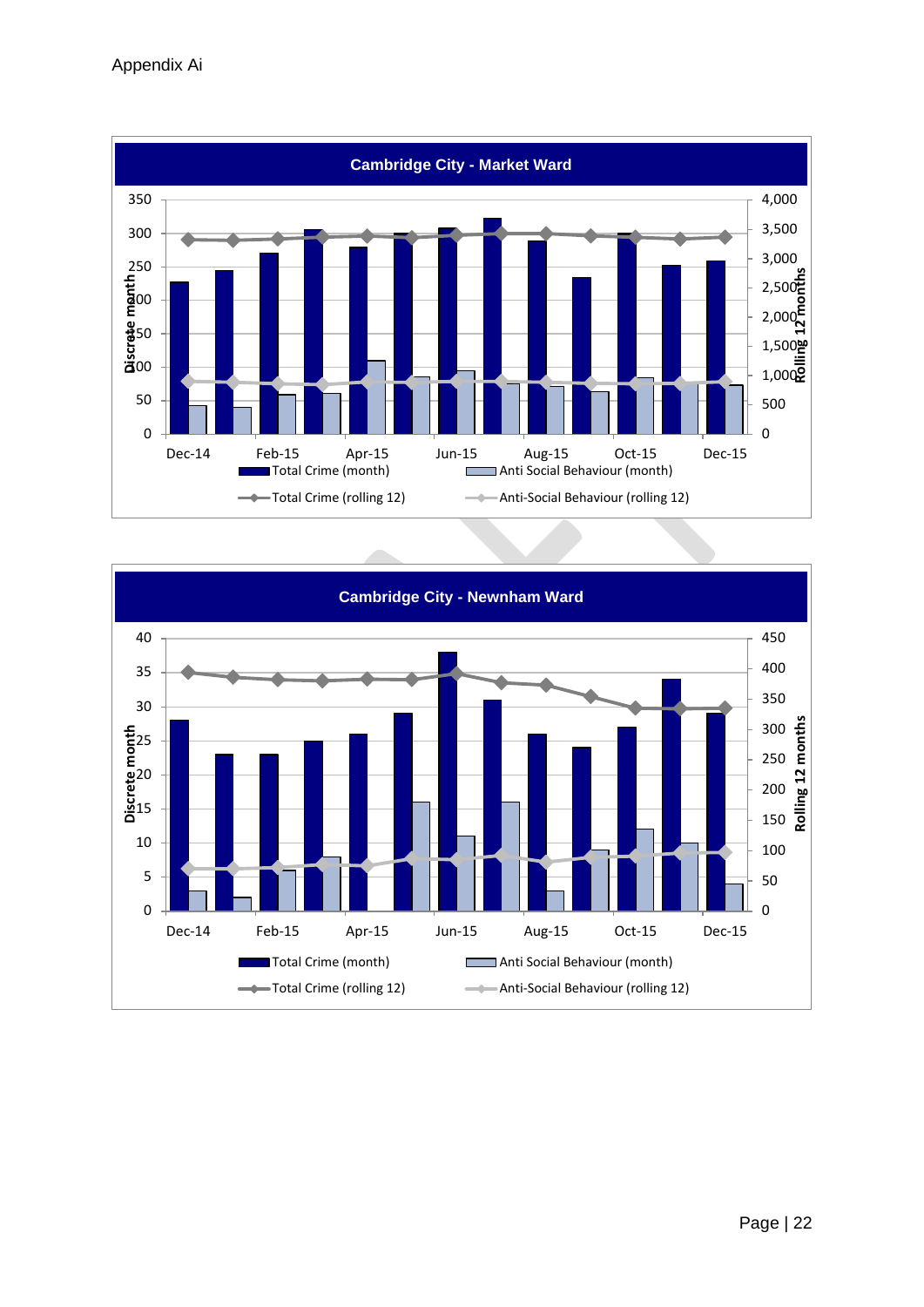

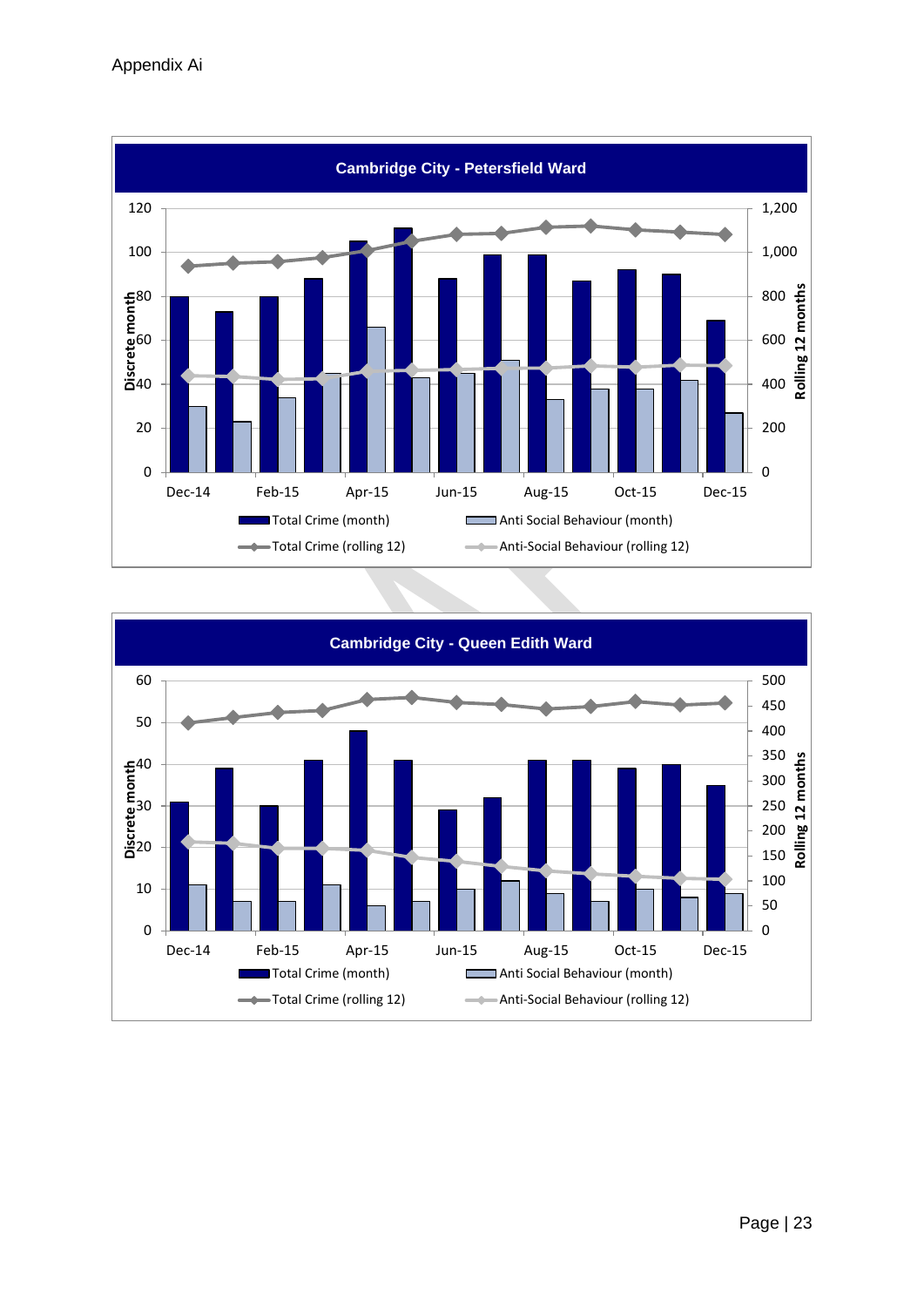